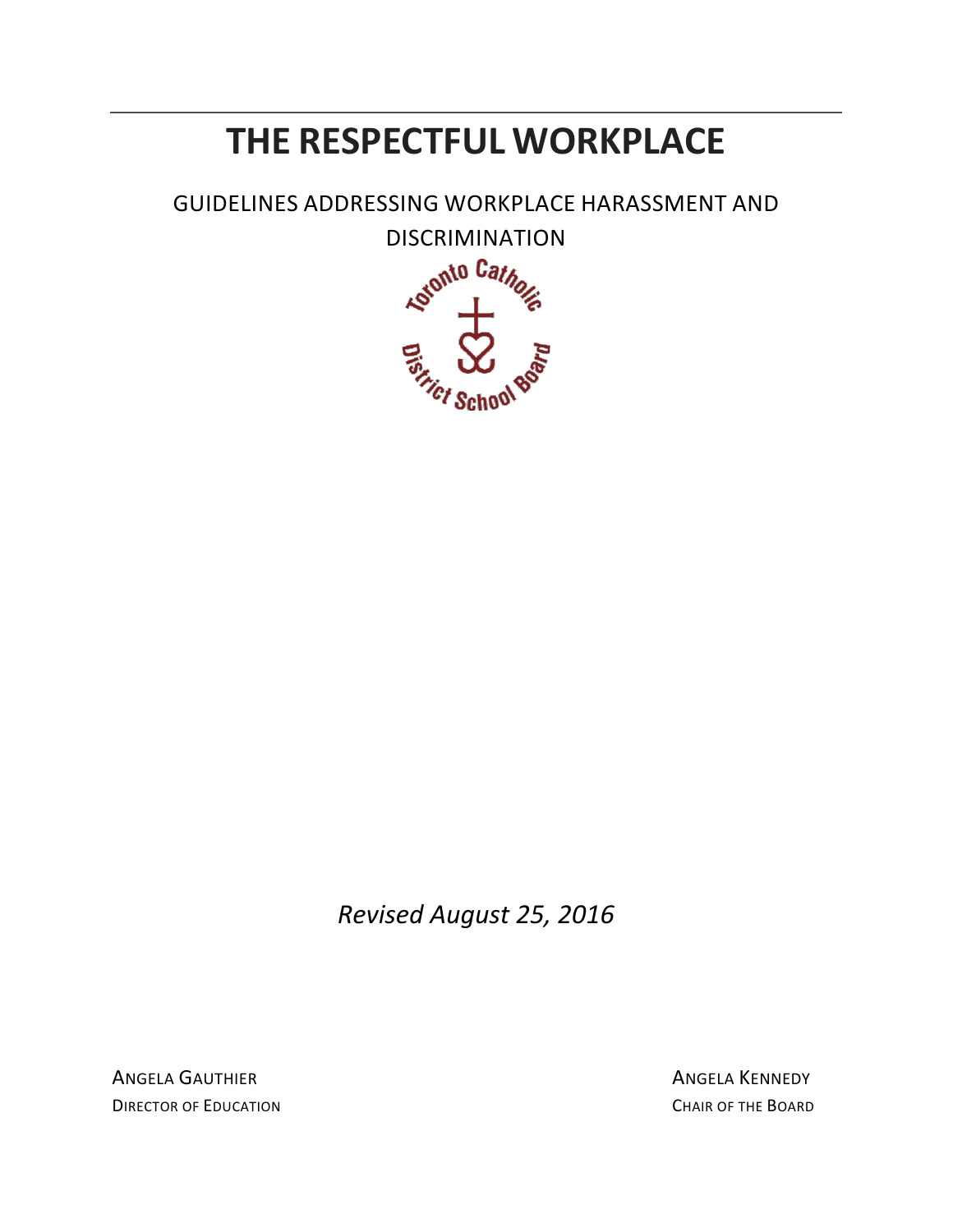

#### **TORONTO CATHOLIC DISTRICT SCHOOL BOARD TRUSTEES 2015-2016**

Wards

| $\mathbf{1}$ . | Joseph Martino         | 416 512 3401 |
|----------------|------------------------|--------------|
| 2.             | Ann Andrachuk          | 416-512-3402 |
| З.             | Sal Piccininni         | 416-512-3403 |
| 4.             | Patrizia Bottoni       | 416-512-3404 |
| 5.             | Maria Rizzo            | 416-512-3405 |
| 6.             | Frank D'Amico,         |              |
|                | Vice-Chair             | 416-512-3406 |
| 7.             | Michael Del Grande     | 416-512-3407 |
| 8.             | Garry Tanuan           | 416-512-3408 |
| 9.             | Jo-Ann Davis           | 416-512-3409 |
| 10.            | Barbara Poplawski      | 416-512-3410 |
| 11             | Angela Kennedy, Chair  | 416-512-3411 |
| 12.            | Nancy Crawford         | 416 512 3412 |
|                | Karina Dubrovskaya,    |              |
|                | <b>Student Trustee</b> | 416-512-3417 |
|                | Allison Gacad,         |              |
|                | <b>Student Trustee</b> | 416 512 3413 |
|                |                        |              |

80 Sheppard Ave. E., Toronto, Ontario M2N 6E8 416 222-8282

[www.tcdsb.org](http://www.tcdsb.org/)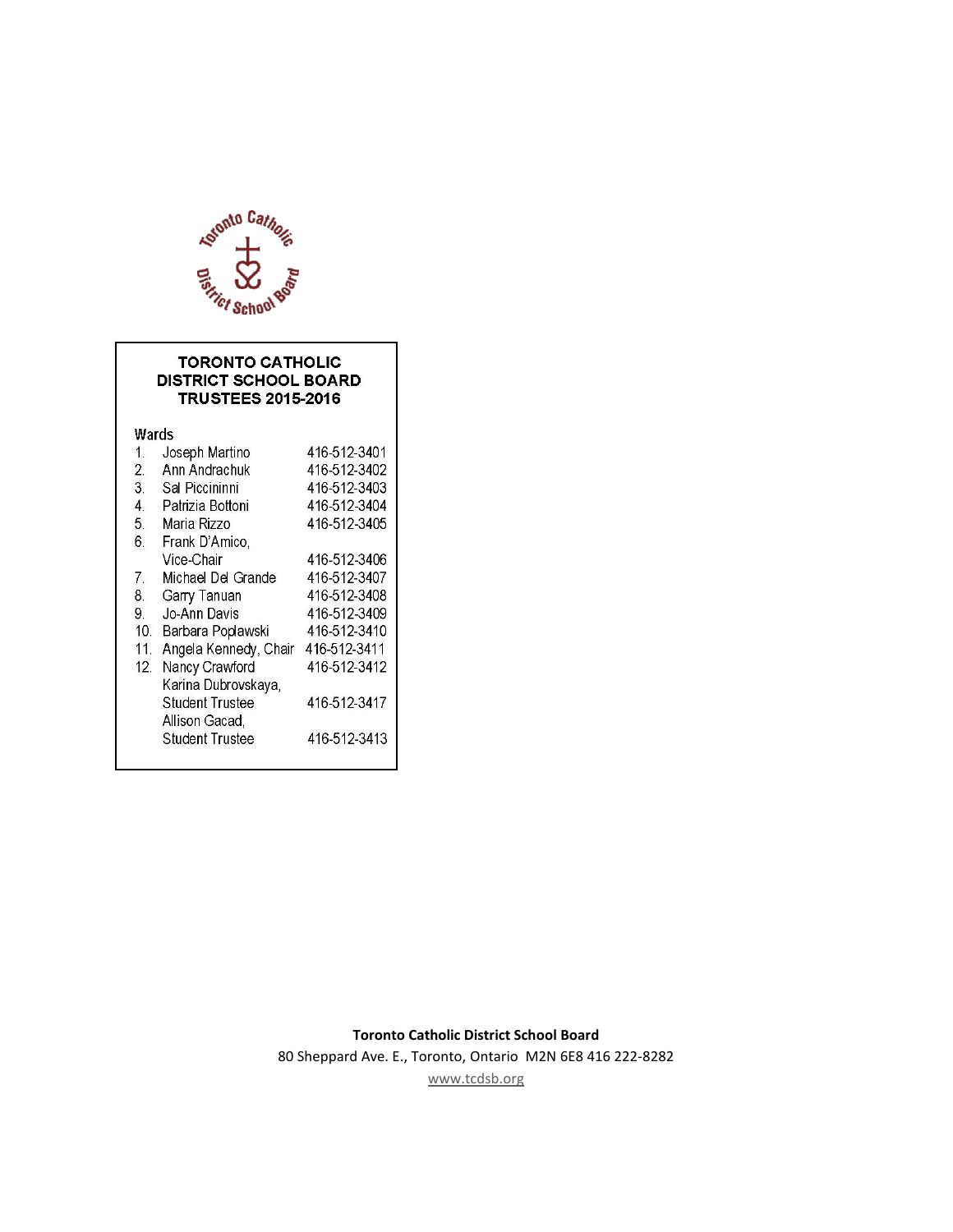# **CONTENTS**

| А. |  |
|----|--|
|    |  |
|    |  |
|    |  |
|    |  |
|    |  |
|    |  |
|    |  |
|    |  |
|    |  |
|    |  |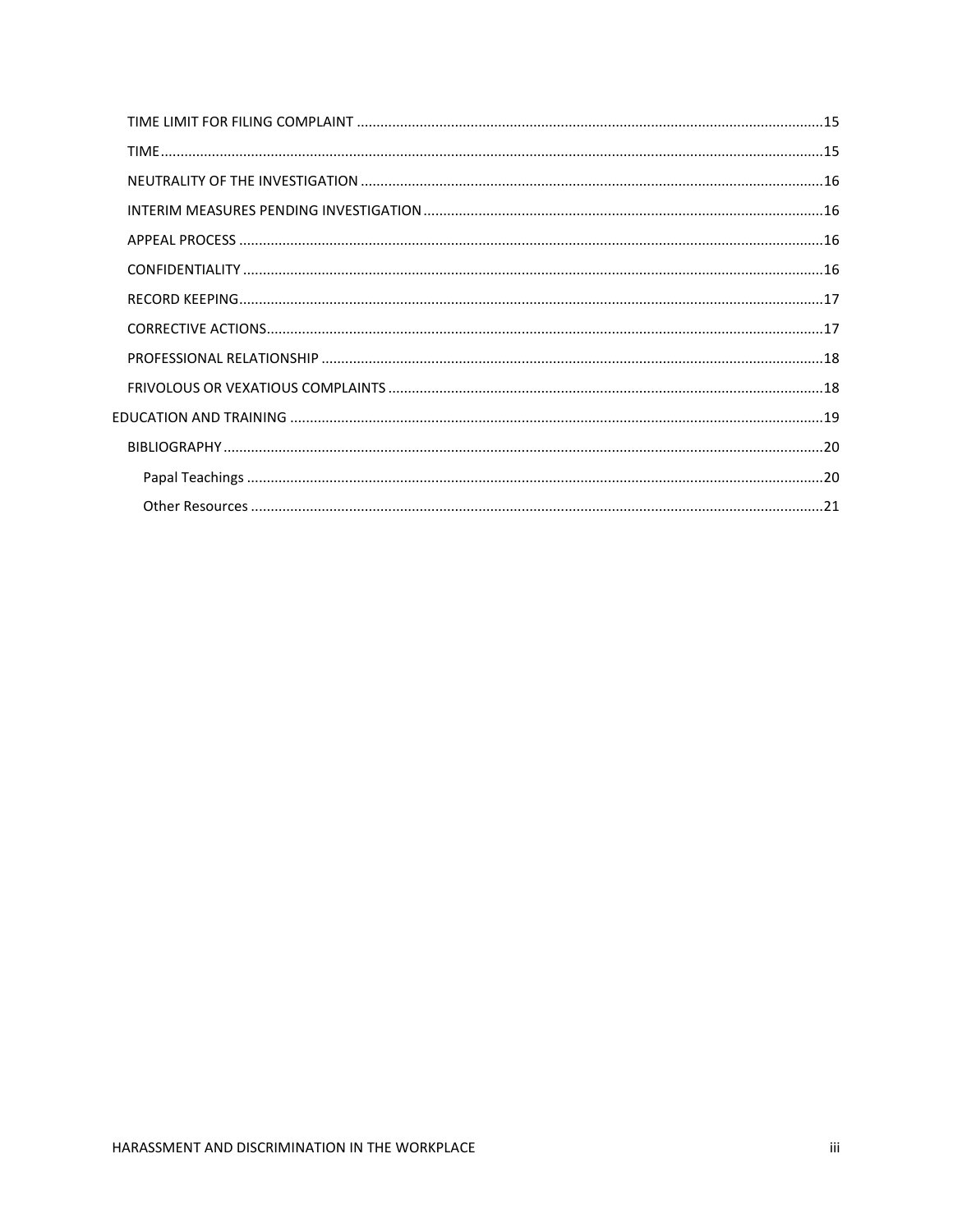## <span id="page-4-0"></span>MESSAGE FROM THE DIRECTOR AND CHAIR OF THE BOARD

The Toronto Catholic District School Board's Multi-Year Strategic Plan identifies the creation of "a learning and work environment that is equitable and diverse, and that supports professional learning, innovation and collaboration." It also reaffirms our commitment to the creation of a "culture of respect and professionalism that recognizes and promotes excellence and innovation at all levels of the organization."

To support our vision, the Board has approved a policy on Harassment and Discrimination, and adopted the Respectful Workplace Guidelines.

The safety and well-being of everyone in our TCDSB community—staff, students, parents, trustees—is always our top priority. This means that we all must continue to work towards the creation of learning and working environments that are free from harassment and abuse, that are caring and welcoming, that are professional and supportive. It also means that each and every one of us must have the confidence to take appropriate action when we see that someone is not being treated with respect. Moreover, as a Catholic community, we are called to love and respect ourselves and others, and to reach out to those whose dignity and self-worth is being diminished in any way.

We invite you to familiarize yourself with the policy and the resource materials so that you can be an active participant in the fostering of nurturing, caring and respectful environments in our schools and offices.

Sincerely,

| <b>Angela Gauthier</b>       | Angela Kennedy            |
|------------------------------|---------------------------|
| <b>Director of Education</b> | <b>Chair of the Board</b> |

*"Flowers [don't bloom where no seeds have been planted. If you want](http://www.searchquotes.com/quotation/Flowers_don%27t_bloom_where_no_seeds_have_been_planted._If_you_want_kindness%2C_be_kind._If_you_want_acc/694303/)  [kindness, be kind. If you want acceptance, be accepting. If you want](http://www.searchquotes.com/quotation/Flowers_don%27t_bloom_where_no_seeds_have_been_planted._If_you_want_kindness%2C_be_kind._If_you_want_acc/694303/)  [encouragement, be encouraging. If you want forgiveness, be forgiving. If you](http://www.searchquotes.com/quotation/Flowers_don%27t_bloom_where_no_seeds_have_been_planted._If_you_want_kindness%2C_be_kind._If_you_want_acc/694303/)  [want love, be loving. If you want respect, be respectful. We should not expect](http://www.searchquotes.com/quotation/Flowers_don%27t_bloom_where_no_seeds_have_been_planted._If_you_want_kindness%2C_be_kind._If_you_want_acc/694303/)  [from others what we fail to give to them."](http://www.searchquotes.com/quotation/Flowers_don%27t_bloom_where_no_seeds_have_been_planted._If_you_want_kindness%2C_be_kind._If_you_want_acc/694303/)—Tom Krause*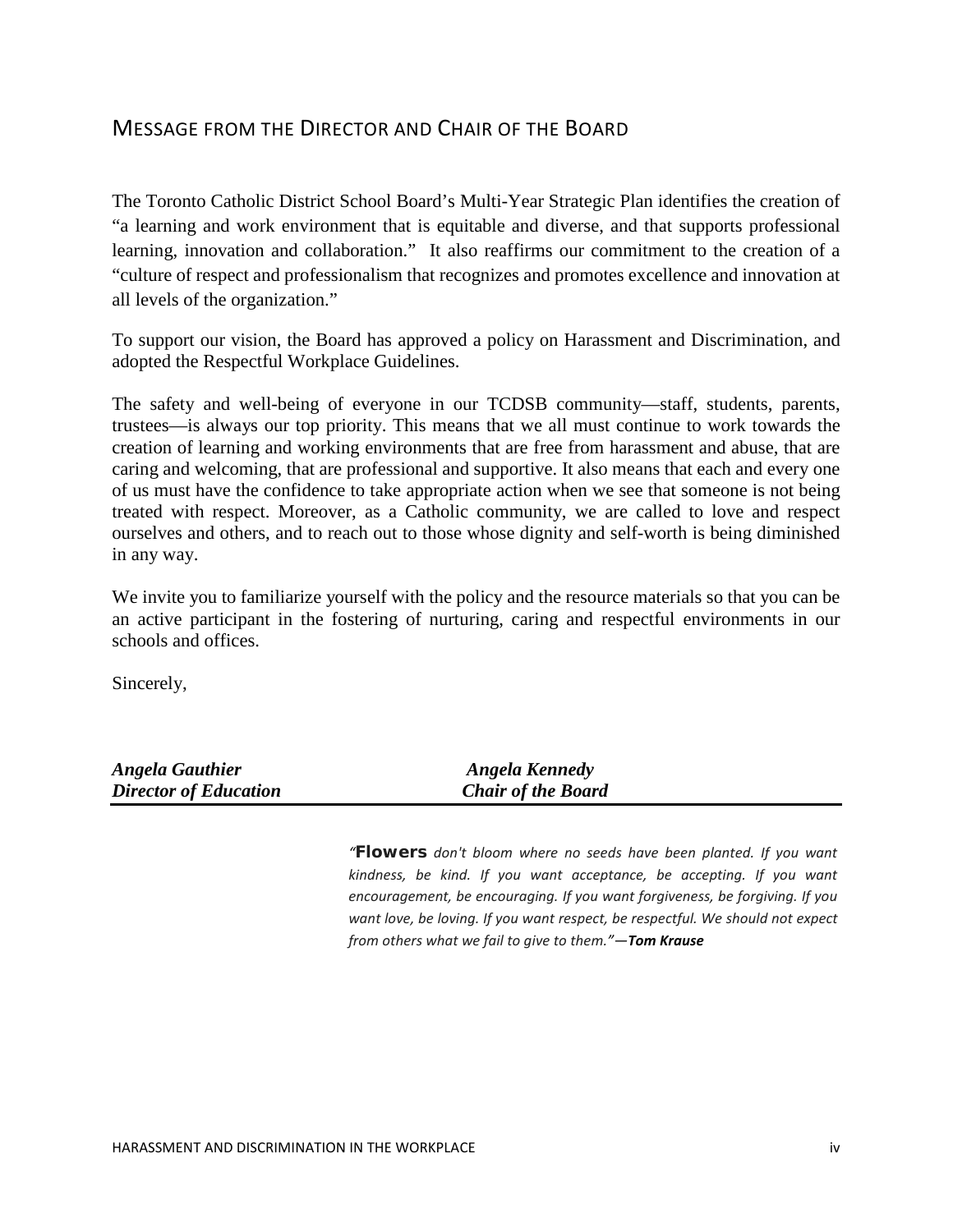## <span id="page-5-0"></span>**ACKNOWLEDGEMENTS**

The Toronto Catholic District School Board wishes to acknowledge the contributions of the following persons who participated in the development and revisions of this document:

|                            | <u> imum Beveropment (i obtuon ut unie of development)</u>                                             |
|----------------------------|--------------------------------------------------------------------------------------------------------|
| <b>Anthony Bellissimo</b>  | President, Toronto Elementary Catholic Teachers- OECTA, 2007                                           |
| <b>Kathleen Gardiner</b>   | President, Toronto Secondary Unit, OECTA                                                               |
| <b>Angela Gauthier</b>     | Superintendent of Human Resources                                                                      |
| <b>David Gorringe</b>      | President, CUPE 1280                                                                                   |
| <b>George Kolos</b>        | Vice-President, TSU, OECTA                                                                             |
| <b>Kirk Mark</b>           | Senior Coordinator of Race & Ethnic Relations Multiculturalism -<br>Curriculum and Accountability Team |
| <b>Jim Matthews</b>        | Corporate Services, Policy Review, Chairperson                                                         |
| <b>John Pecsenye</b>       | President, Toronto Elementary Catholic Teachers- OECTA, 2006                                           |
| <b>Maureen Ryan</b>        | President, CUPE 1328                                                                                   |
| <b>Felix Salazar</b>       | President, Toronto Occasional Teachers Local, OECTA                                                    |
| <b>Domenic Servello</b>    | President, CUPE 3155                                                                                   |
| <b>Isolina Varano</b>      | Manager of Conflict Resolution, Human Resources                                                        |
| <b>Glenn Webster</b>       | President, Association of Professional Student Services Personnel                                      |
|                            | <b>Consultation Review Members (extended committee list)</b>                                           |
| <b>Rory McGuckin</b>       | Superintendent of Education, Human Resources & Labour Relations                                        |
| <b>Loretta Notten</b>      | Superintendent of Governance, Policy and Strategic Planning                                            |
| <b>Suzy Kawasaki</b>       | Supervisor of Conflict Resolution, Human Resources                                                     |
| <b>Isolina Varano</b>      | Coordinator of Conflict Resolution, Human Resources                                                    |
| <b>Domenic Servello</b>    | President, CUPE 3155                                                                                   |
| <b>Lina Naccarato</b>      | President, CUPE 1328                                                                                   |
| <b>Felix Salazar</b>       | President, Toronto Occasional Teachers Local, OECTA                                                    |
| Julian Farinha             | President, CUPE 1280                                                                                   |
| <b>Julie Mazzuca-Peter</b> | President, Association of Professional Student Services Personnel                                      |
|                            |                                                                                                        |

#### **Initial Development (Position at time of development)**

**David Szollosy** President, Toronto Secondary Unit, OECTA **Mario Bernardo** President, Toronto Elementary Catholic Teachers Unit, OECTA **Marguerite Thomson** President, Toronto Catholic Elementary Schools Principals/Vice Principals Association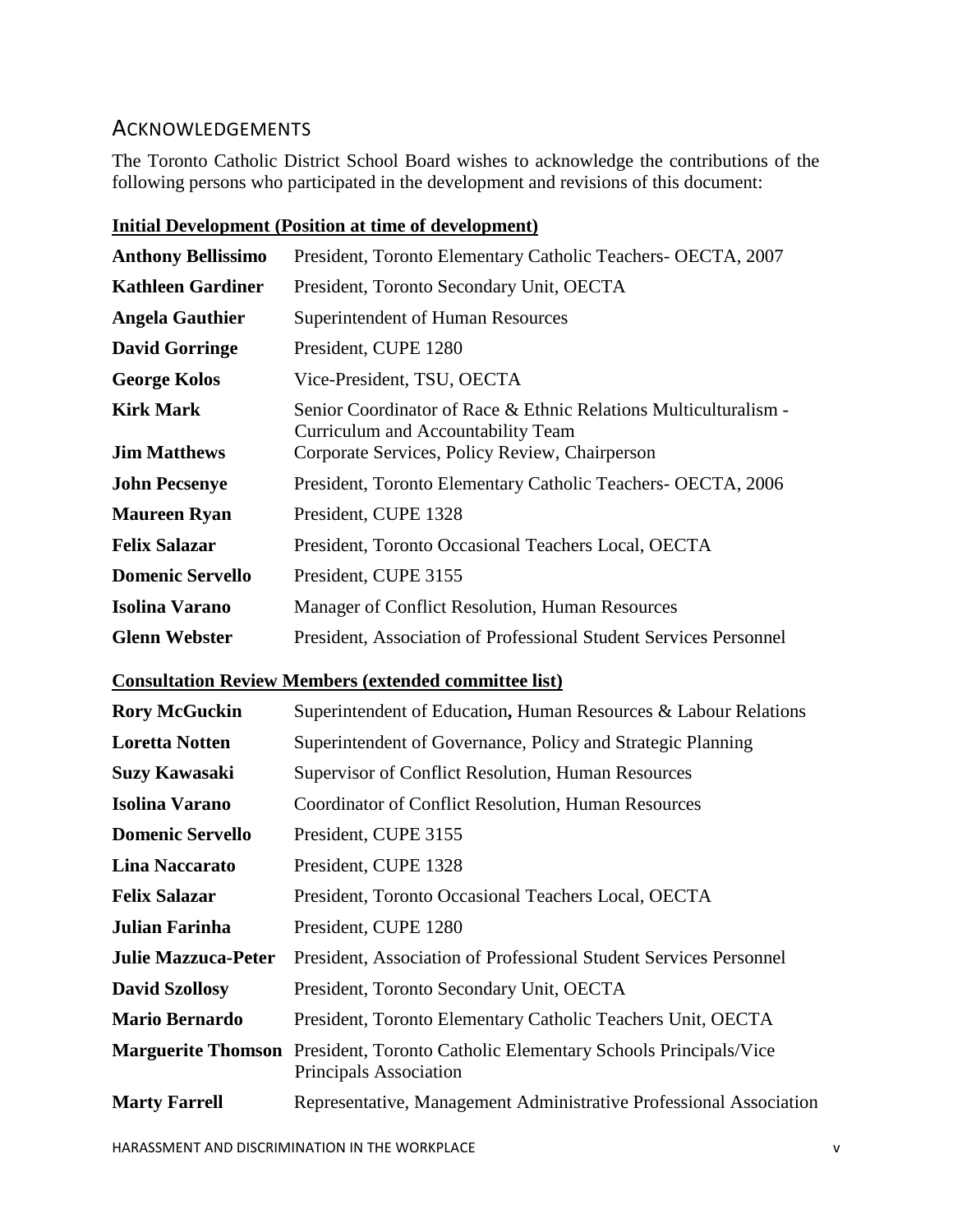## <span id="page-6-0"></span>PREFACE

The harassment and discrimination policy and program of the Toronto Catholic District School Board is deeply rooted in Catholic teaching. It affirms the Catholic claim which states that all persons are created in the image of God and therefore have an intrinsic worth that transcends social structures. A person's dignity forms the basis of the claim for inherent rights in both the political and economic spheres.

Too often, this insistence on human dignity as the basis for social interaction is denied to people. This is especially the case in relation to women. As John-Paul II states in Familiaris Consortio:

Unfortunately the Christian message about the dignity of women is contradicted by that persistent mentality which considers the human being not as a person but as a thing, as an object of trade, at the service of selfish interest and mere pleasure: the first victims of this mentality are women.

This mentality produces very bitter fruits, such as the contempt for men and for women, slavery, oppression of the weak, pornography, prostitution - especially in an organized form - and all those various forms of discrimination that exist in the fields of education, employment, wages, etc.

The principle of the human person as the Imago Dei is also at the heart of John-Paul's theology of work. Because God is active in creation, work serves as a means for the human person to live out that image by working with creation. To that end, the dignity of human work can only be achieved when the dignity of the human person is affirmed and considered essential to the social operation of the work place. As John-Paul states in the encyclical Laborem Exercens:

...the whole labour process must be organized and adapted in such a way as to respect the requirements of the person and his or her forms of life… It is a fact that in many societies women work in nearly every sector of life. But it is fitting that they should be able to fulfil their tasks in accordance with their nature, without being discriminated against and without being excluded from jobs for which they are capable... within the sphere of these principal rights, there develops a whole system of particular rights which, together with remuneration for work, determine the correct relationship between worker and employer. Among these rights there should never be overlooked the right to a working environment ... which is not harmful to the workers' physical health or to their moral integrity.

For these reasons, the TCDSB harassment and discrimination policy and program is committed to providing an environment where women, men, and children can live in decency and dignity without fear of being exploited or harmed. In doing so, the policy affirms the Church's teachings that all God's children share a common dignity and deserve to be treated with the respect and consideration worthy of followers of Christ.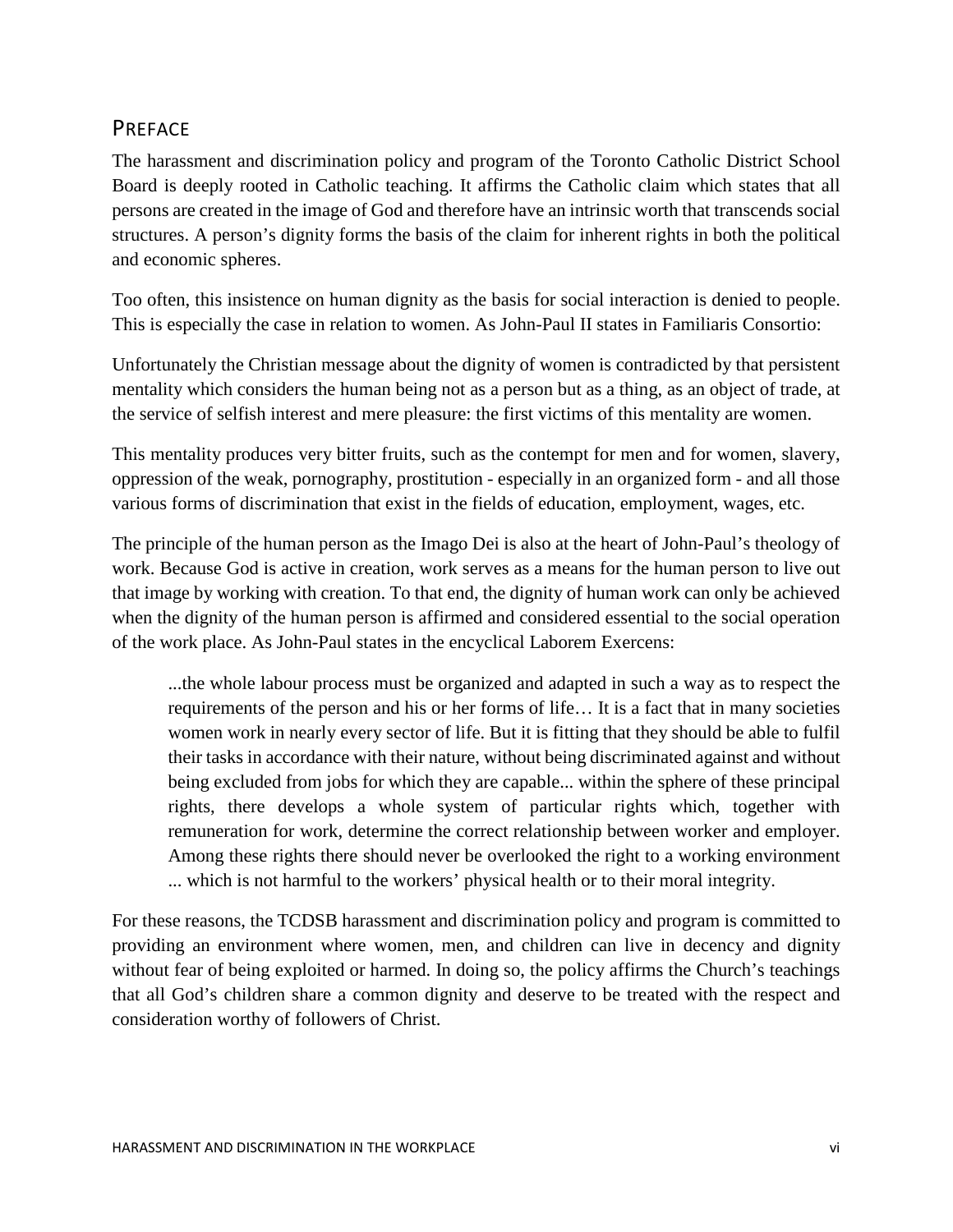## <span id="page-7-0"></span>STATEMENT OF COMMITMENT

The inherent right of all individuals to be treated with dignity and respect is central to Catholic values and Christian beliefs. The Toronto Catholic District School Board, hereinafter known as the "Board", is a Catholic educational community and is therefore committed to the creation of a working and teaching environment which fosters mutual respect for the dignity and well-being of all employees and other TCDSB stakeholders.

Harassment is contrary to Catholic values and undermines the Board's mission of an inclusive learning community rooted in the love of Christ where students are educated to grow in grace and knowledge and to lead lives of faith, hope and charity.

Harassment poisons the work environment for employees and other TCDSB stakeholders. It negatively affects morale, motivation and job performance. It results in increased absenteeism, turnover, inefficiency and loss of productivity.

The Board is committed to providing an environment that promotes professionalism and ethical behaviour consistent with its Code of Conduct. It therefore, requires all persons to exercise behaviour that facilitates the creation of a working environment that is conducive to the achievement of excellence and the development of one's potential. Harassment constitutes behaviour which undermines the maintenance of a professional workplace.

Harassment and discrimination as defined under legislation and in the Harassment and Discrimination policy (H.M.14) will not be tolerated by the Board. In keeping with its values and legal responsibilities as an employer, the Board will treat any complaint of harassment and discrimination as a serious matter.

These Guidelines setting out the Board's program in respect to workplace harassment shall be reviewed as often as necessary, but at least annually, to ensure that it adequately implements the Board's policy with respect to workplace harassment.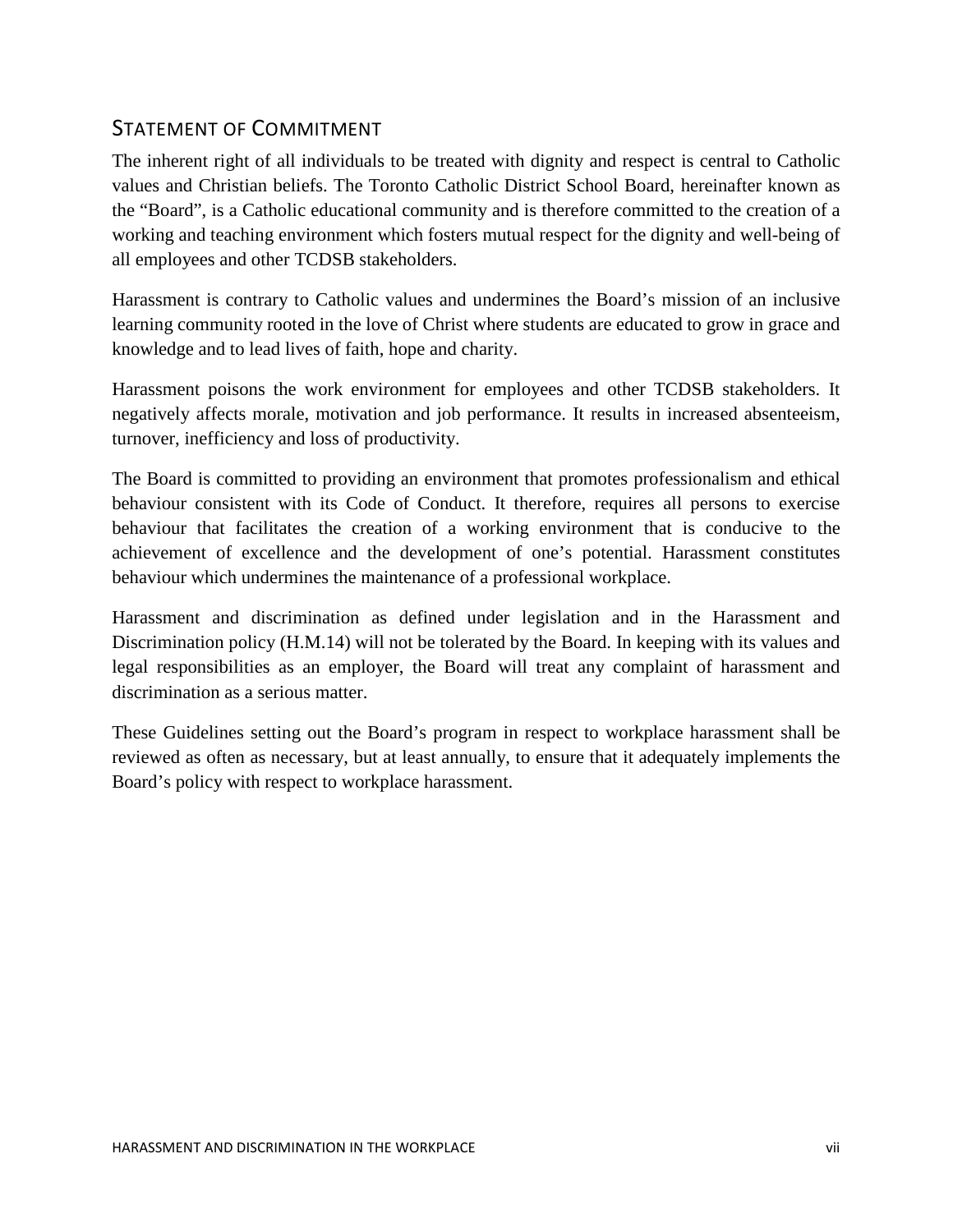## <span id="page-8-0"></span>PURPOSE

The purpose of the TCDSB Harassment and Discrimination Policy (H.M.14) along with the Respectful Workplace Guidelines, is to create and maintain an environment that is free from harassment. The Policy and Guidelines set a clear statement of the Board's commitment to maintaining Catholic values in its workplace and its determination to act promptly to address any incident of harassment and to create an environment where harassment will not be tolerated.

The objectives of the Policy and Guidelines are to:

- Demonstrate and promote the commitment of the Board to protecting the dignity and rights of its employees and members of the TCDSB community
- Alert and educate employees, volunteers, parents, permit holders and elected officials of the Board to the fact that harassment is prohibited under the laws of the Province of Ontario as well as being contrary to Catholic values
- Establish measures to prevent and/or stop harassment by and against its employees, registered volunteers and elected officials
- Take immediate action and provide confidential, impartial and effective procedures to resolve complaints in ways that respect the rights of all parties
- Provide appropriate remedies to complainants in recognition of the impact of harassment
- Identify various roles and responsibilities for the maintenance of a harassment-free workplace
- Provide appropriate responses and consequences in situations where harassment has occurred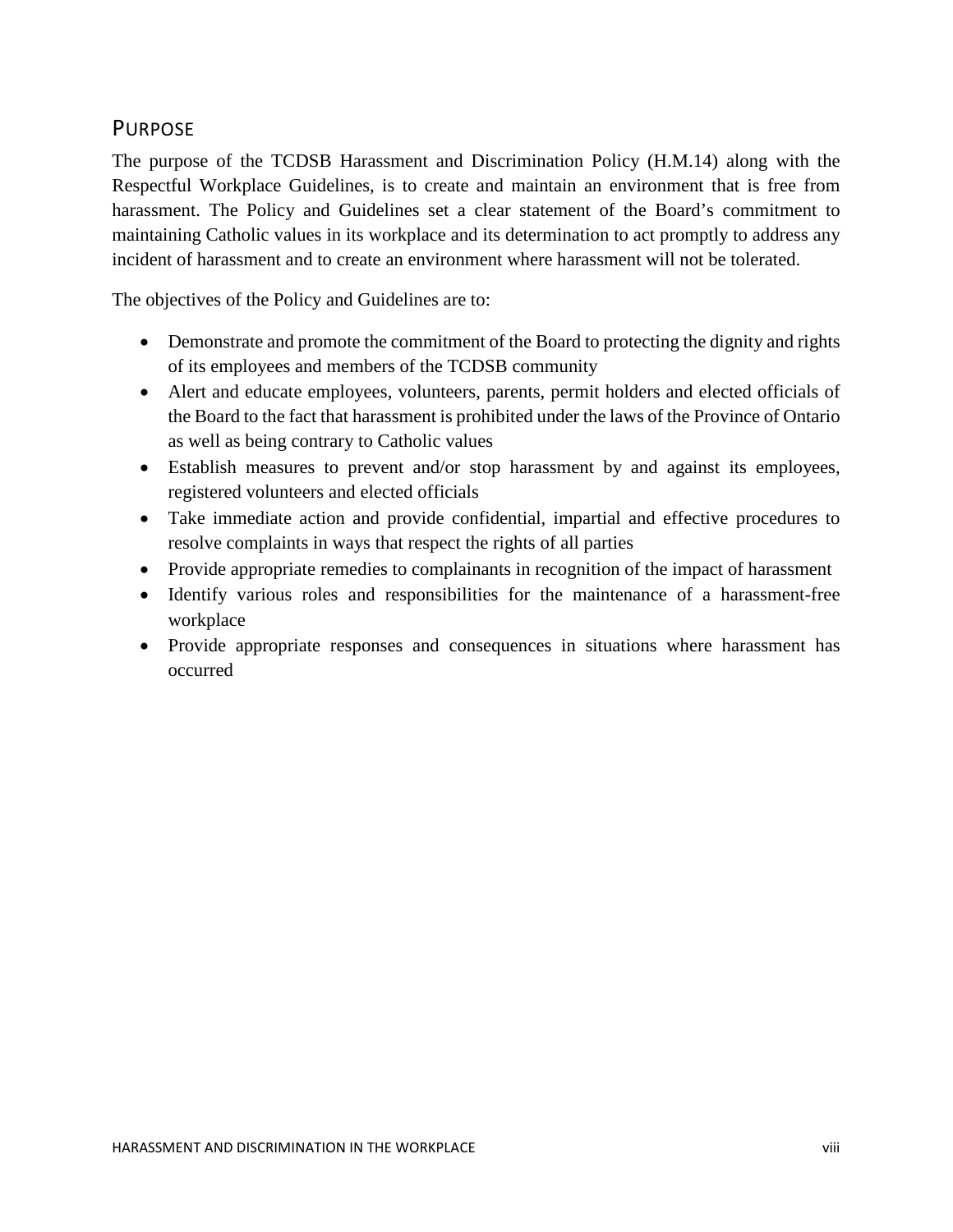### <span id="page-9-0"></span>**DEFINITIONS**

#### <span id="page-9-1"></span>**LEGISLATION**

The *Occupational Health and Safety Act* and the *Human Rights Code* of Ontario establish an employee`s right to freedom from harassment in the workplace and an employer's corresponding obligation to provide a workplace that is free from harassment.

Subsection 1(1) of the *Occupational Health and Safety Act* defines

#### **"workplace harassment"** as,

(a) engaging in a course of vexatious comment or conduct against a worker in a workplace that is known or ought reasonably to be known to be unwelcome, or

(b) workplace sexual harassment; ("harcèlement au travail")

and

#### **"workplace sexual harassment"** as,

(a) engaging in a course of vexatious comment or conduct against a worker in a workplace because of sex, sexual orientation, gender identity or gender expression, where the course of comment or conduct is known or ought reasonably to be known to be unwelcome, or

(b) making a sexual solicitation or advance where the person making the solicitation or advance is in a position to confer, grant or deny a benefit or advancement to the worker and the person knows or ought reasonably to know that the solicitation or advance is unwelcome; ("harcèlement sexual au travail")

Section 5 of the *Human Rights Code* states:

(1) Every person has a right to equal treatment with respect to employment without discrimination because of race, ancestry, place of origin, colour, ethnic origin, citizenship, creed, sex, sexual orientation, gender identity, gender expression, age, record of offences, marital status, family status or disability.

(2) Every person who is an employee has a right to freedom from harassment in the workplace by the employer or agent of the employer or by another employee because of race, ancestry, place of origin, colour, ethnic origin, citizenship, creed, sexual orientation, gender identity, gender expression, age, record of offences, marital status, family status or disability.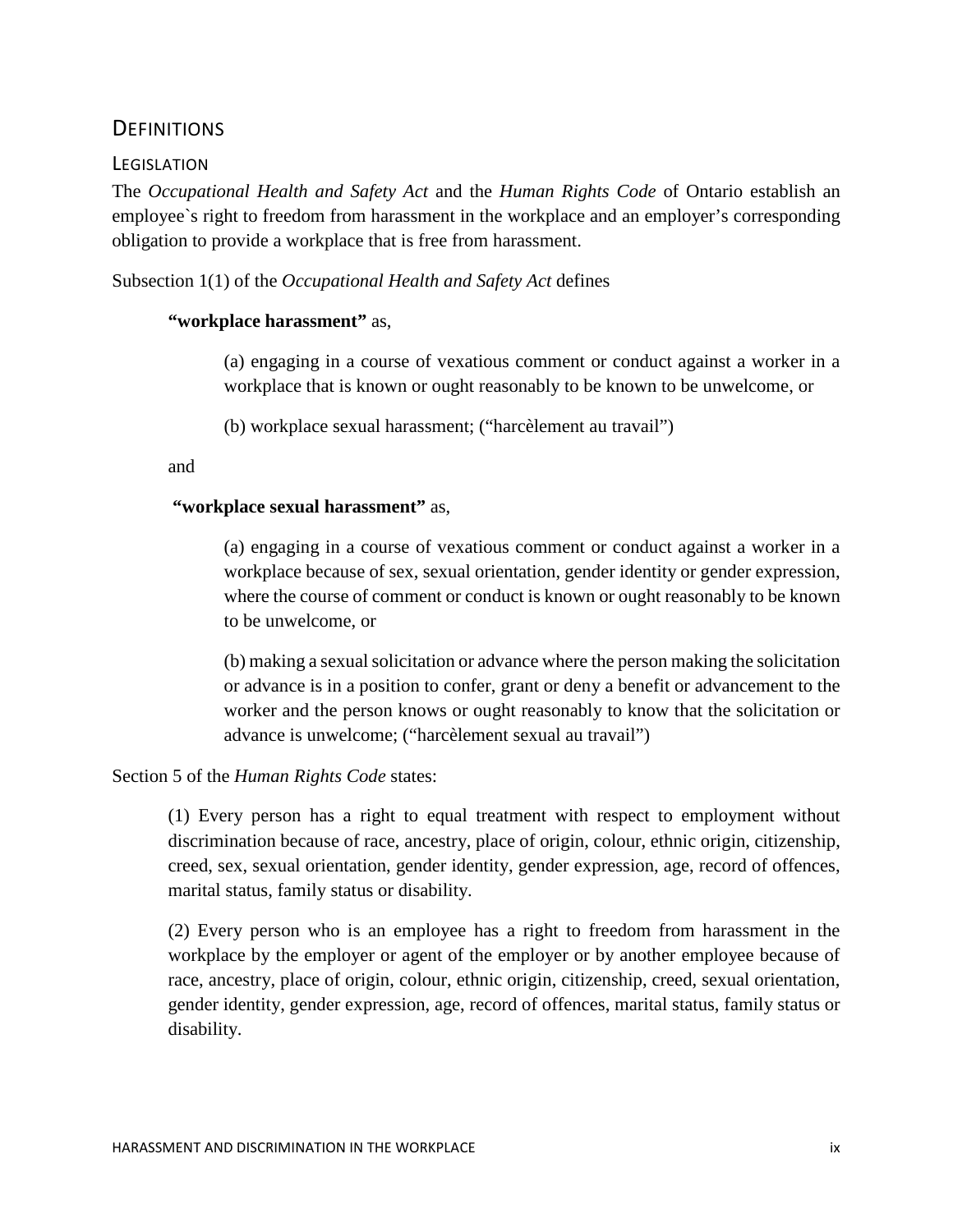Section 7(2) of the *Human Rights Code* states, "Every person who is an employee has a right to freedom from harassment in the workplace because of sex, sexual orientation, gender identity or gender expression by his or her employer or agent of the employer or by another employee."

#### <span id="page-10-0"></span>TCDSB HARASSMENT AND DISCRIMINATION POLICY (H.M.14)

The following definitions are found in the TCDSB Harassment and Discrimination Policy (H.M. 14):

**Discrimination**: Unfair treatment because of race, sex, colour, ancestry, place of origin, ethnic origin, marital status, sexual orientation, age, disability, citizenship, family status, record of offences, religion (creed), gender identity or gender expression.

**Workplace**: The workplace is any place where employees, contract employees, volunteers and trustees and other users perform work or work-related duties or functions. Schools and school-related activities, such as extracurricular activities and excursions, comprise the workplace, as do Board offices and facilities. Conferences and training sessions are included within this policy.

#### <span id="page-10-1"></span>DEFINITIONS RELEVANT TO THESE GUIDELINES

**Complainant:** The complainant is the person who believes they were harassed or discriminated against.

**Respondent:** The respondent is the person who is alleged to have engaged in harassment or discrimination.

**Mediated Complaint Resolution:** An informal process whereby the complainant seeks advice or assistance to address the problem with the respondent. The process attempts to resolve the alleged harassment at the lowest level. There are no formal written records or finding (decision).

**Formal Complaint Resolution:** A process which is initiated by a written complaint by the claimant to the Superintendent of Human Resources. It requires official investigation of the complaint within a formalized framework. A finding (decision) will normally result, documentation will be in official files and disciplinary action may result.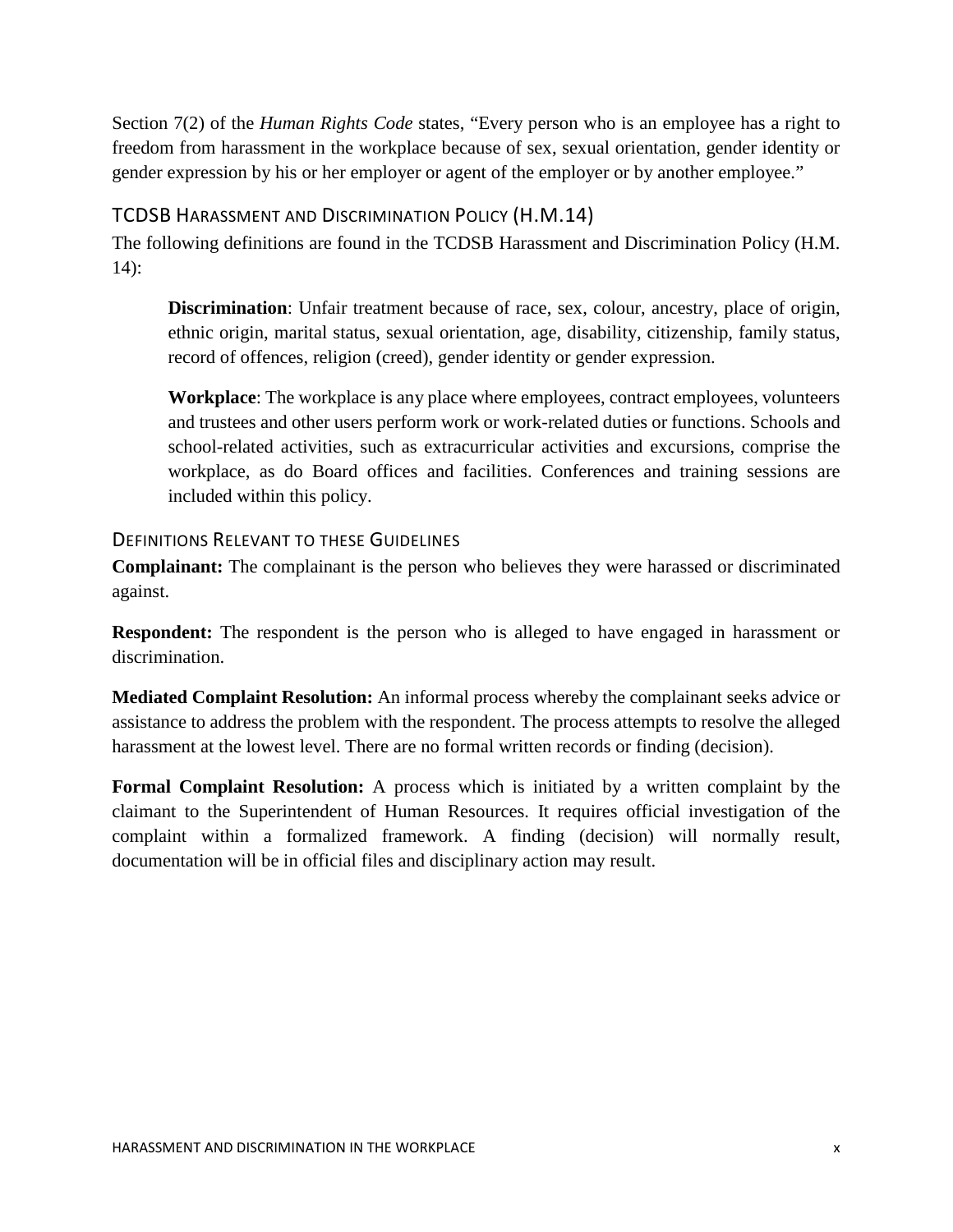## <span id="page-11-0"></span>RESPONSIBILITIES

## <span id="page-11-1"></span>A SHARED RESPONSIBILITY

While employees share responsibility for understanding and preventing harassment and discrimination in the workplace, it is important to recognize that, under law, administrators carry more responsibility than other employees.

Boards of inquiry convened under the Human Rights Code have held that those who have the authority to prevent the continuation or repetition of harassment may be accountable for failing to exercise their ability to do so. This accountability extends to anyone in a management or supervisory position. The Board is responsible for responding to complaints of harassment and discrimination regardless of the relationship between the people involved.

#### <span id="page-11-2"></span>**TRUSTEES**

It is the role of the Board of Trustees to ensure compliance with the Policy through the following measures:

- Provide the Director of Education with the necessary resources to implement the Policy
- Consider the advice of the Director of Education on future development and improvement of this Policy and encourage the development of parallel policies that will enhance the workplace and subsequently improve the provision of a Catholic education within the community

## <span id="page-11-3"></span>DIRECTOR OF EDUCATION

The responsibility of the Director of Education is to ensure compliance with the Policy as follows:

- Be a role model and showing respect for the dignity of others by speaking out against harassment and discrimination when it is encountered
- Develop and implement policies and procedures that discourage employment-related harassment and discrimination
- ensure that all employees are provided with information about the nature of harassment and discrimination and are informed about the Policy, their rights and responsibilities
- ensure that the appropriate staff facilitate the implementation of this Policy by providing the training and resources for personnel to fulfil their responsibilities under this Policy
- ensure that corrective measures are taken and disciplinary measures are imposed quickly and without undue delay when a complaint is substantiated, regardless of the seniority of the offender
- ensure that it is formally acknowledged in writing to a person who has been found to have been harassed that harassment has taken place
- monitor the implementation of the Policy to ensure that procedures adequately meet Policy objectives and that all complaints are being treated seriously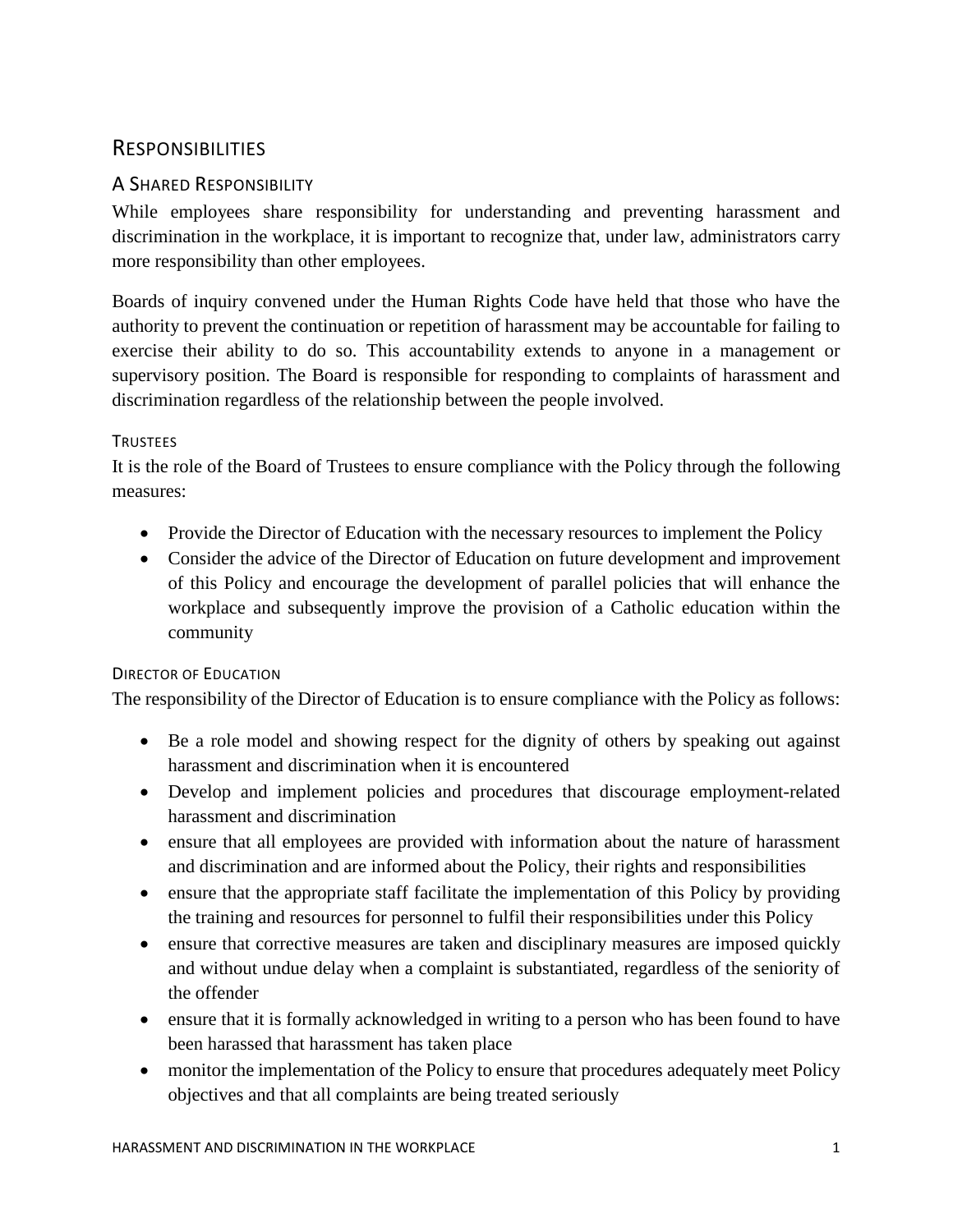#### <span id="page-12-0"></span>SUPERINTENDENT OF HUMAN RESOURCES

The role of the Superintendent of Human Resources/Designate is to:

- investigate every formal written complaint of harassment and discrimination
- carry out the steps as stated within the formal investigation process
- document and maintain a confidential record of formal complaints
- be responsible for the security and confidentiality of complaint files after a complaint is discontinued or resolved
- appoint persons who are themselves employees of the Board to serve as facilitator(s) under this Policy.
- arrange for the facilitator(s) to receive appropriate initial and continuing training as well as other institutional support and assistance for carrying out their responsibilities under this Policy.

#### <span id="page-12-1"></span>SUPERVISORY PERSONNEL

Associate Directors, supervisory officers, principals, administrative department heads and other supervisors are responsible for:

- being a role model and showing respect for the dignity of others by speaking out against harassment and discrimination when it is encountered
- making every reasonable effort to provide an environment which is free of harassment and discrimination
- approaching employees with concerns about inappropriate behaviour and advising them that it must stop
- receiving and handling complaints with the support of the Coordinator of Conflict Resolution
- assisting in resolution at an mediated level when requested by either one or both parties
- conducting preliminary fact finding
- protecting the complainant or participants in investigations against reprisals in the workplace

#### <span id="page-12-2"></span>CONFLICT RESOLUTION PERSONNEL OR ASSIGNED PERSONNEL

The Conflict Resolution department has dual responsibilities both as advisors and as facilitators. The role of the advisor is to:

- provide information and advice on the application and scope of the Policy to all employees
- provide advice and support to persons who are subjected to harassment and discrimination
- provide information on ways to resolve a harassment and discrimination complaint
- advise complainants and respondents of rights under this Policy and the availability of counselling and other support services
- facilitate the training of personnel involved in implementing the Policy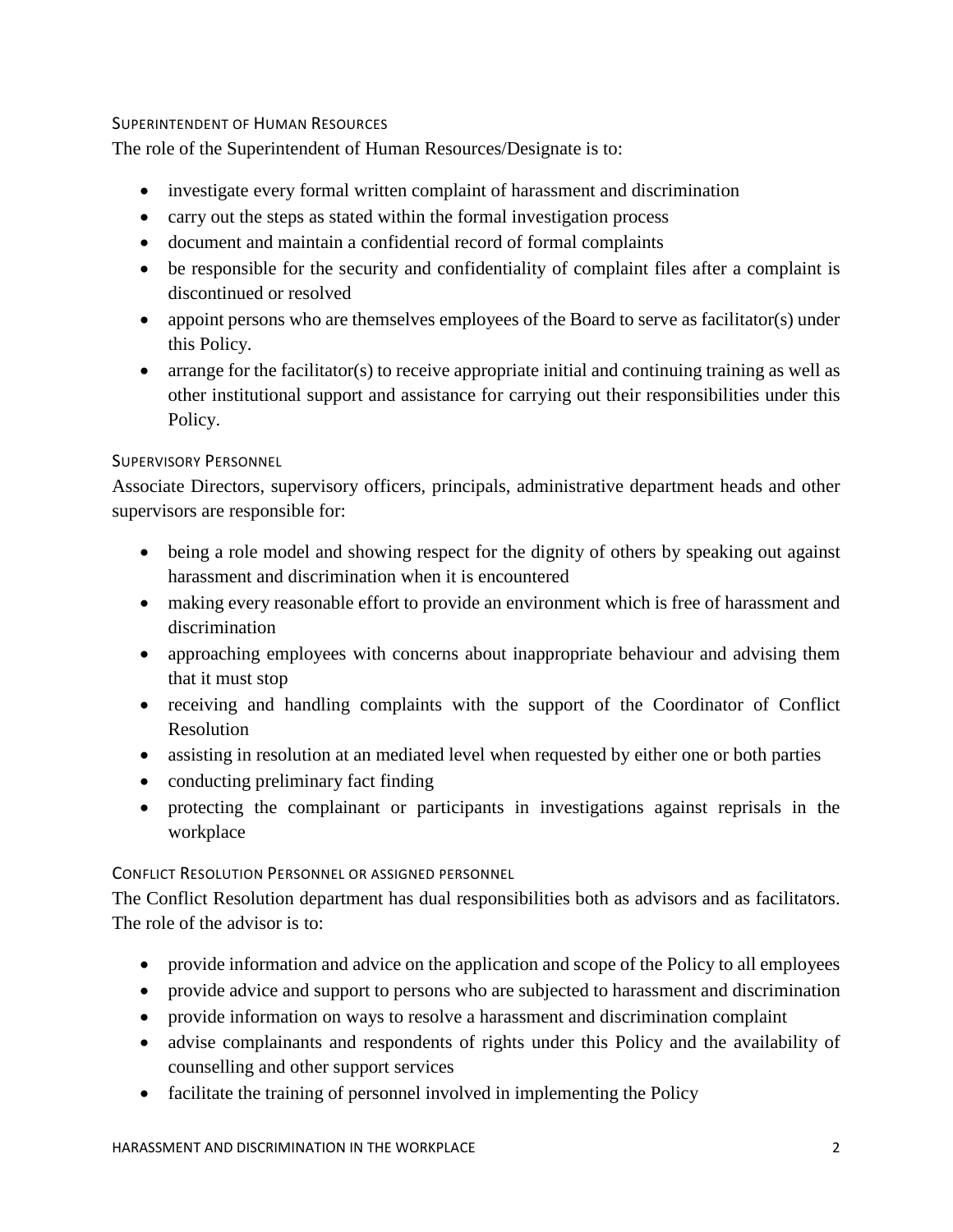- monitor the operation of the Policy and recommend improvements to the Board
- conduct investigations when designated by the Superintendent of Education, Human Resources

#### <span id="page-13-0"></span>FACILITATOR(S)

A facilitator is a professionally trained individual appointed within the Board to work with the parties to establish an agenda, suggest and enforce ground rules, keep the discussion on track, and offer suggestions on how the parties may achieve their objectives. Facilitator(s), including staff from the Conflict Resolution Department, when acting in that capacity, will advise the parties of:

- the right to undertake the mediated resolution procedure and/or the right to lay a formal written complaint under this Policy
- availability of counselling or other support services provided by the Board or Professional Association or Union
- the right to be accompanied by a Professional Association or Union and/or bargaining unit representative at any stage of the process where the complainant is required or entitled to be present
- the right to withdraw a complaint, should the complainant no longer wish to proceed with further action. However, should the Board have any information that suggests harassment and discrimination is occurring, it has a legal responsibility to proceed with the investigation

#### <span id="page-13-1"></span>EMPLOYEES, CONTRACTED EMPLOYEES, AND VOLUNTEERS

Employees who feel that they are victims of harassment and discrimination have a right under this Policy to report their concerns to their supervisor or other appropriate contact.

Employees who witness harassment and discrimination have a moral responsibility to uphold the Policy and are encouraged to report.

Any employee found to have engaged in any type of harassment may be subject to disciplinary action up to and including dismissal.

Any other TCDSB stakeholder found to have engaged in any type of harassment may be subject to disciplinary action, including issuance of a letter of trespass.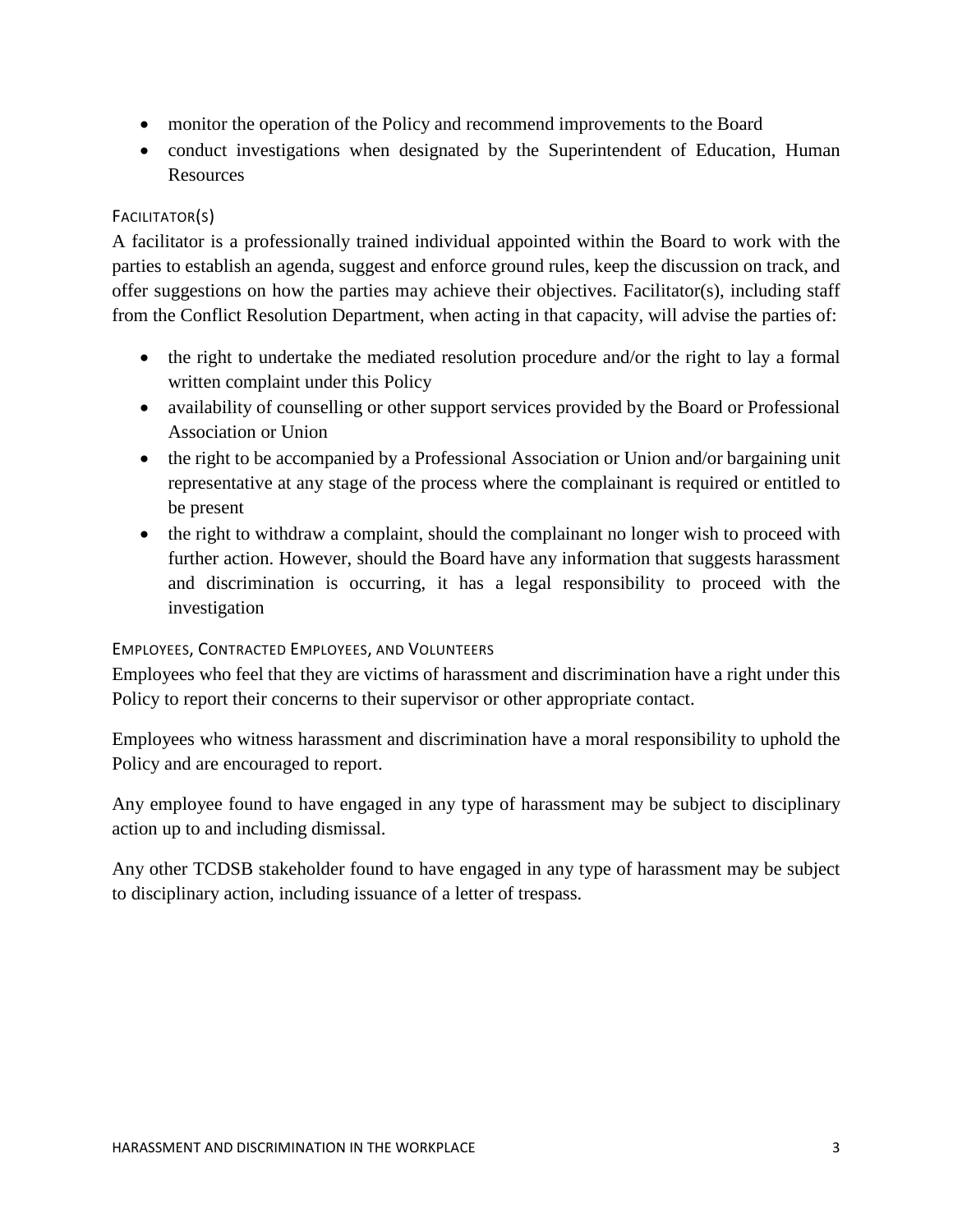## <span id="page-14-0"></span>BEGINNING THE PROCESS

#### <span id="page-14-1"></span>HARASSMENT- THE DISCERNMENT PERIOD

When an individual is considering whether they have been subjected to harassment, they need to ask:

Was the behaviour unwelcome? Was the behaviour personally threatening, intimidating, demeaning, humiliating or embarrassing? Was it deliberate? Has the behaviour created a negative work environment for you? Has it been a course of behaviour over time? Have you let the individual know the behaviour is unwelcome?

Examples of harassment include, but are not limited, to:

- verbal comments such as name calling; insults; threats; slurs; crude, degrading or suggestive remarks; offensive songs or recordings, demeaning racial or ethnic remarks and jokes or innuendoes;
- communication by means of written or graphic materials, unwanted notes, letters, e-mails, social media comments, or text messages, for example the display of racist, derogatory or offensive pictures, graffiti or other materials;
- use of stereotypical images or language, for example jokes and anecdotes, which suggest that all or most employees of a particular identity are the same;
- differential treatment, and the avoidance or exclusion of any group or individual, for example the refusal to converse or work with an employee because of his/her racial or ethnic background;
- any activity or behaviour, not necessarily directed at anyone in particular that creates a hostile or offensive workplace;
- abuse of authority such as acts or misuse of power as intimidation, threats, blackmail or coercion.

#### <span id="page-14-2"></span>QUESTIONS AND CONTACTS

If you have questions and need advice contact any of the following:

- Your immediate supervisor, Principal , Superintendent, or
- The Conflict Resolution Department at 416-222-8282, ext. 2363.
- Your professional Association or Union representative:
	- o OECTA TORONTO SECONDARY UNIT 416-633-5502
	- o OECTA TORONTO ELEMENTARY CATHOLIC TEACHERS 416-398-6838
	- o OECTA TORONTO OCCASIONAL TEACHERS 416-636-5644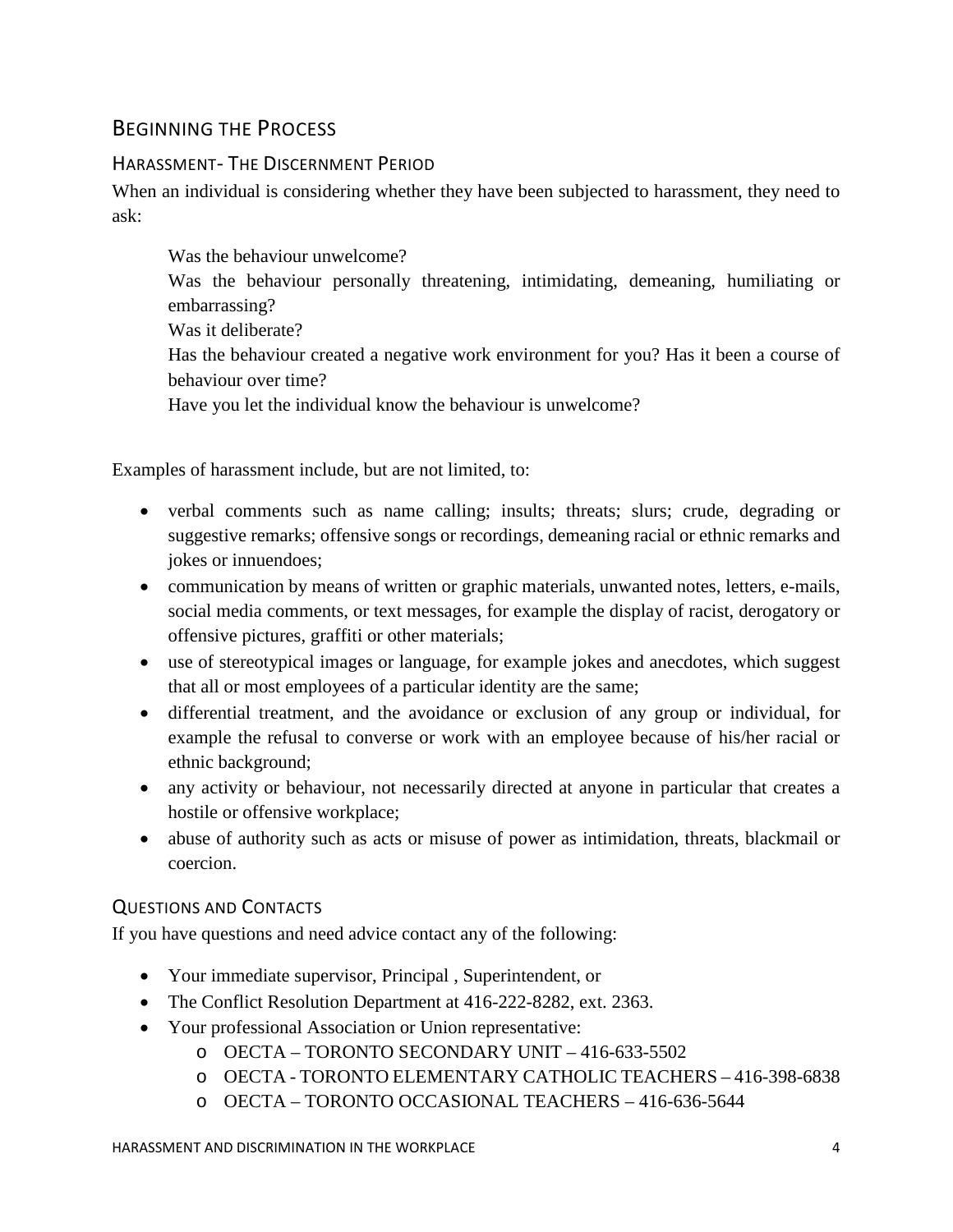- o CUPE 1328 416-512-9493
- o CUPE 1280 416-825-7799
- o CUPE 3155 416-393-5309
- o ASSOCIATION OF PROFESSIONAL STUDENT SERVICES PERSONNEL 416- 222-8282 ext. 6471

All enquiries will be confidential.

#### <span id="page-15-0"></span>**REPRISAL**

No form of reprisal, whether actual or threatened, against a person who initiates or contemplates initiating a complaint of harassment or discrimination or a witness that cooperates in a formal investigation will be tolerated by the Board. This is subject to the section on Frivolous or Vexatious Complaints.

If an individual has concerns about potential reprisal or feels he or she is being subjected to reprisal, they are encouraged to contact the Conflict Resolution Department and/or his or her Association.

#### <span id="page-15-2"></span><span id="page-15-1"></span>SCOPE OF APPLICATION

A. WORKPLACE

The Policy and Guidelines will be enforced where activities related to the business of the Board take place. These include:

- activities within offices, staff rooms, classrooms, cafeterias/lunch rooms and other Board property
- events associated with and including co-instructional and extra-curricular activities
- situations outside of Board operated premises e.g. field trips, external work assignments, work-related conferences, training sessions, travel or social gatherings
- activities in other locations where harassment may have a subsequent impact on the work relationship, performance or environment.

#### <span id="page-15-3"></span>B. INDIVIDUALS

All persons working for the Board or carrying out Board business are covered by the Policy. These include teaching and non-teaching staff who are temporary, part-time and full-time employees. The Policy also applies to elected officials, members of boards and committees, registered volunteers and permit holders.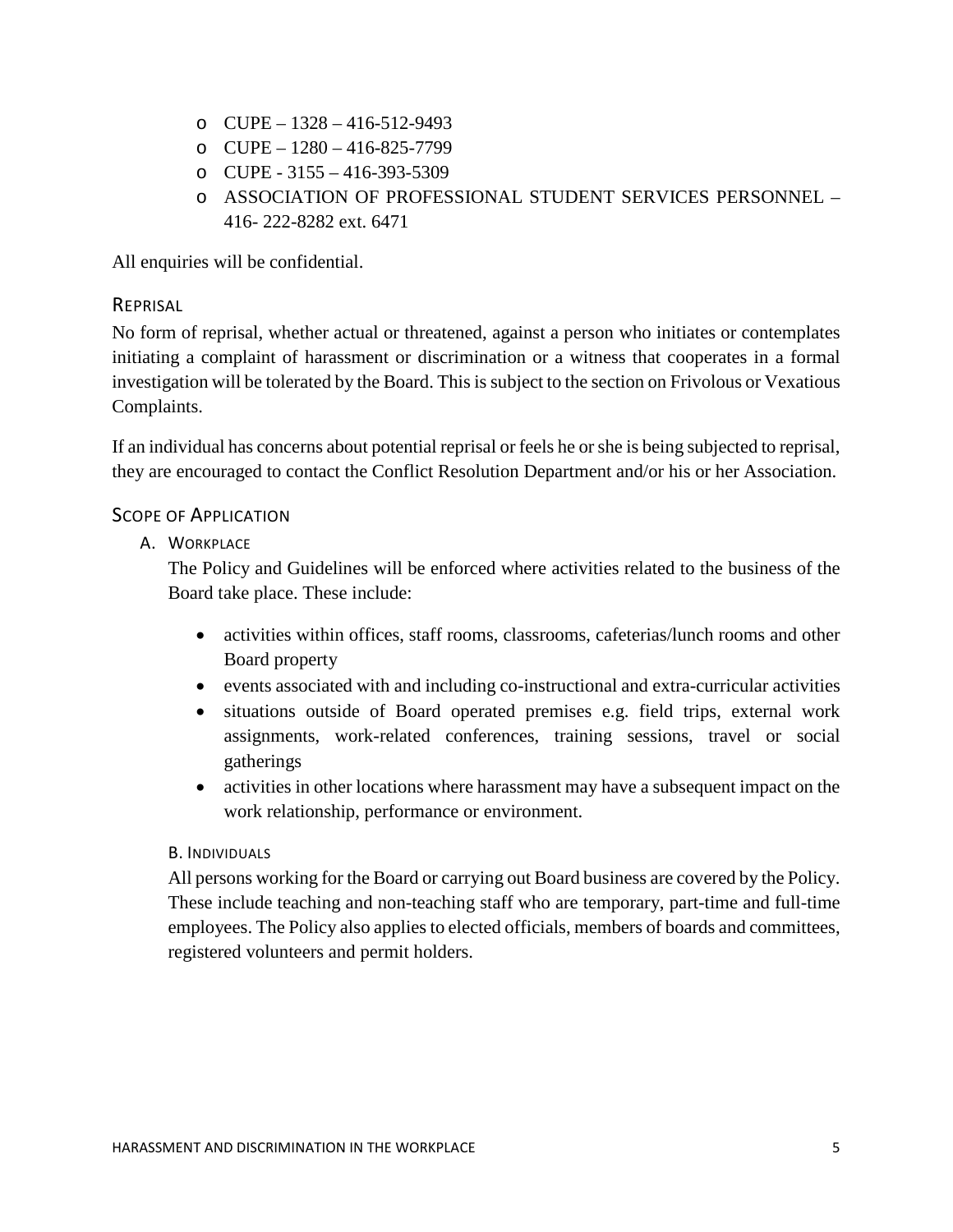## <span id="page-16-0"></span>MEDIATED COMPLAINT RESOLUTION

All complaints will be treated seriously. There are two internal processes that may be pursued– mediated and formal. The individual may use either process or both.

In the mediated process, each relevant TCDSB stakeholder retains the right to decide how to respond to harassment, including either verbal or written communication with the respondent, in order to resolve the situation. As a complainant, you may contact a superordinate/field superintendent/appropriate supervisory officer, union/association representative and/or the Conflict Resolution Department to discuss the situation and how it might be resolved. At this stage, since only advice is being sought, names need not be disclosed. All such enquiries to a third party will be treated as confidential and the complainant is under no obligation to file a formal complaint.

The complainant may choose to go directly to the formal process or utilize both the mediated and formal stages.

- 1. As soon as possible, the complainant is advised to make a record of the details surrounding the incident(s) including times, dates, places, names of witnesses, if any, and circumstances surrounding the incident(s).
- 2. The complainant may wish to speak directly to the person involved in the alleged harassment.

The complainant may choose to do this alone or in the presence of another Board employee, facilitator, staff from the Conflict Resolution Department, Professional Association or Union or bargaining unit representative. If the complainant chooses to speak to the person, it would be helpful to make a note of the conversation that took place. The complainant should tell the person calmly but firmly that the behaviour is unwelcome and must stop. This is often an effective way to end the harassment. For example, the complainant may wish to say "when I am called '\_\_\_\_\_\_' (statement of fact), I feel belittled and insulted (impact statement). Please refer to me by my name (needs, wants, preferences)".

3. The complainant may wish to advise the person by written communication (e-mail or letter). If one chooses this option, it is advisable to keep a copy of the letter and proof that it was received, such as a courier or a registered mail receipt. In order to protect confidentiality and to ensure receipt, the use of e-mail is not advised.

Some Helpful Hints in Writing a Letter or E-mail:

- be brief
- be factual and clear
- give dates, time and location
- describe the specific incident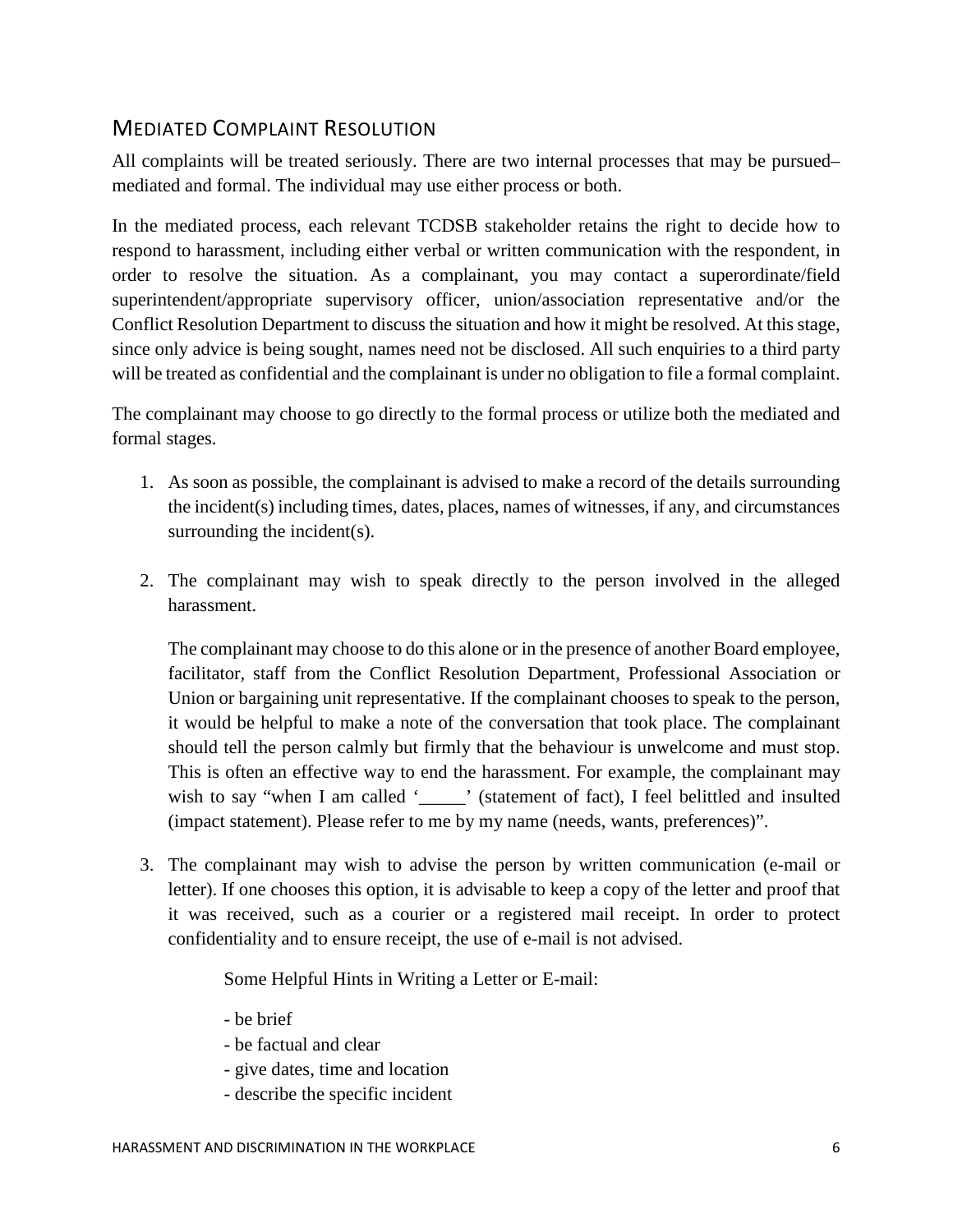- state the impact on you (i.e. how it made you feel)
- state what you would like to have happen
- sign your letter
- 4. If the complainant is not satisfied with the results of the initial contact with the respondent or if the harassment continues, the complainant may wish to contact the Conflict Resolution Department to request the presence of a facilitator. A facilitator is a neutral third party who assists with the discussions so that the parties may focus on the substantive issues and work toward achieving a satisfactory resolution.
- 5. The complainant may wish to consider counselling to help deal with the psychological and emotional impact of these events. Suggestions for counsellors can be obtained from the Conflict Resolution Department or a Professional Association or Union/bargaining unit representative.
- 6. No formal written records are completed at this stage for inclusion in an official file although both parties and any third party should keep personal documentation of the meetings.
- 7. If the harassment incident is not resolved at the mediated stage, the complainant may choose to initiate the next option - the Formal Complaint Resolution process.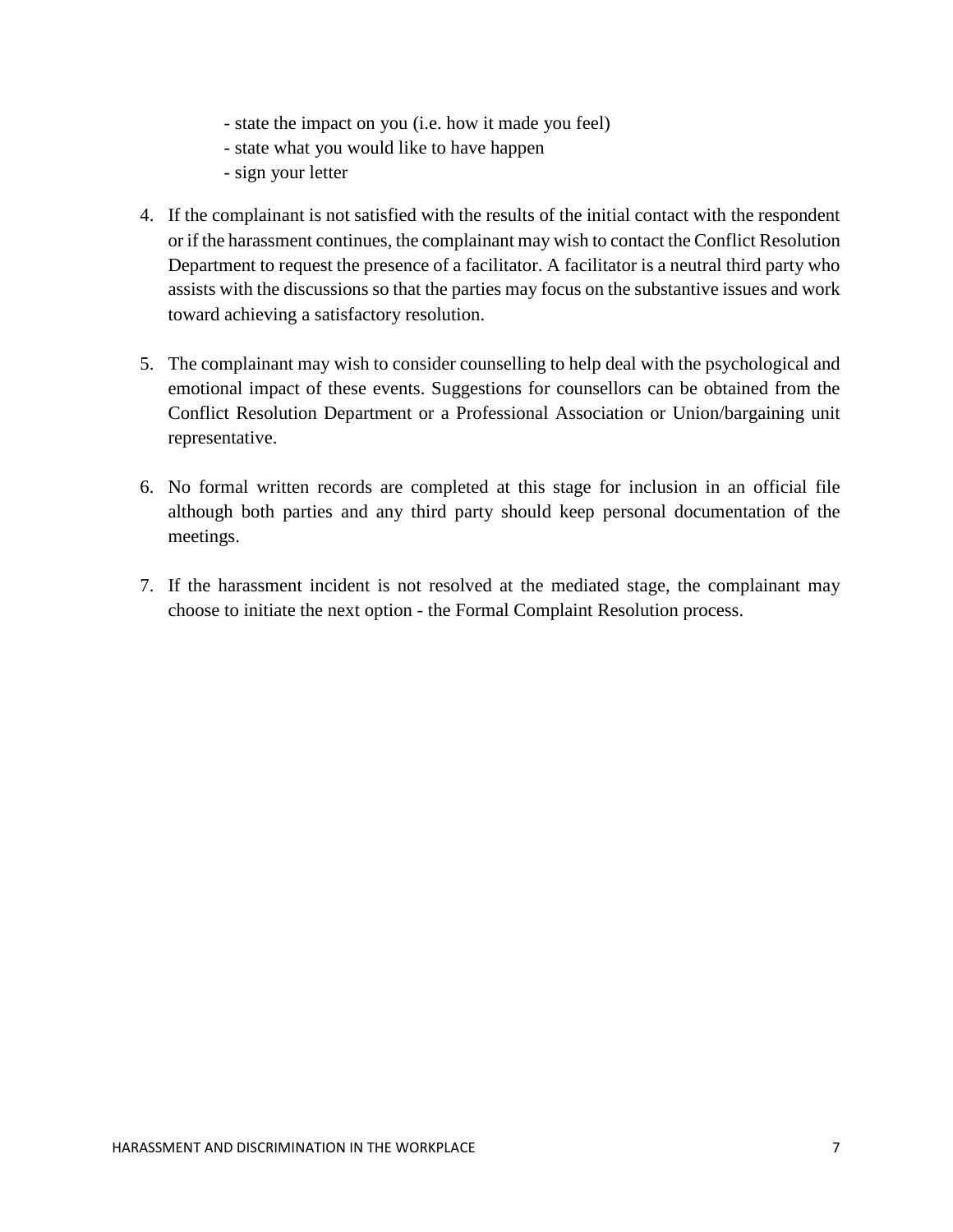## <span id="page-18-0"></span>FORMAL COMPLAINT RESOLUTION

## <span id="page-18-1"></span>COMPLAINT AGAINST TCDSB EMPLOYEE OR REGISTERED TCDSB VOLUNTEER

1. If the complaint is against an employee or registered volunteer of the Board, the complainant will submit a written complaint to the Superintendent of Human Resources/Designate, with a copy to the appropriate supervisory officer.

> A signed written complaint shall include: Identification of the individual(s) involved and a clear description of the incident(s) of harassment and discrimination including times, dates, places and names of witnesses, if any.

Assistance with the writing of the complaint may be obtained from any supervisor/superintendent one feels comfortable with, the staff from the Conflict Resolution Department, or a representative from a Professional Association or Union.

- 2. If, upon receiving a complaint, the Superintendent of Education, Human Resources or his/her designate determines that the conduct complained of (even if it occurred) does not fall within the definition of harassment or discrimination, the procedures outlined in this policy do not apply. In that case, no investigation under this policy will ensue. Depending on the circumstances, the concerns may be addressed and/or investigated under another Board policy, alternative dispute resolution process, or through the grievance process (if applicable).
- 3. The Superintendent of Human Resources/Designate will confirm in writing to the complainant, receipt of the complaint within seven (7) working days.
- 4. The Superintendent of Human Resources/Designate will forward a copy of the complaint to the respondent within seven (7) working days of receipt of the complaint.
- 5. The fact-finding investigation process shall begin within ten (10) working days but no later than fifteen (15) working days of the request to the Superintendent of Human Resources unless circumstances dictate otherwise.
- 6. The Superintendent of Human Resources may conduct the investigation directly, or may assign a Designate(s) to act in this role. In order to ensure objectivity, the designation of investigators will be determined by the needs of the complaint, and may include the use of trained Board personnel such as staff from the Conflict Resolution Department, Administrators (in the cases involving parental harassment) and/or external consultants. The goal in determining who should investigate the complaint will be to ensure full objectivity, freedom from conflict of interest and an absence of a power imbalance.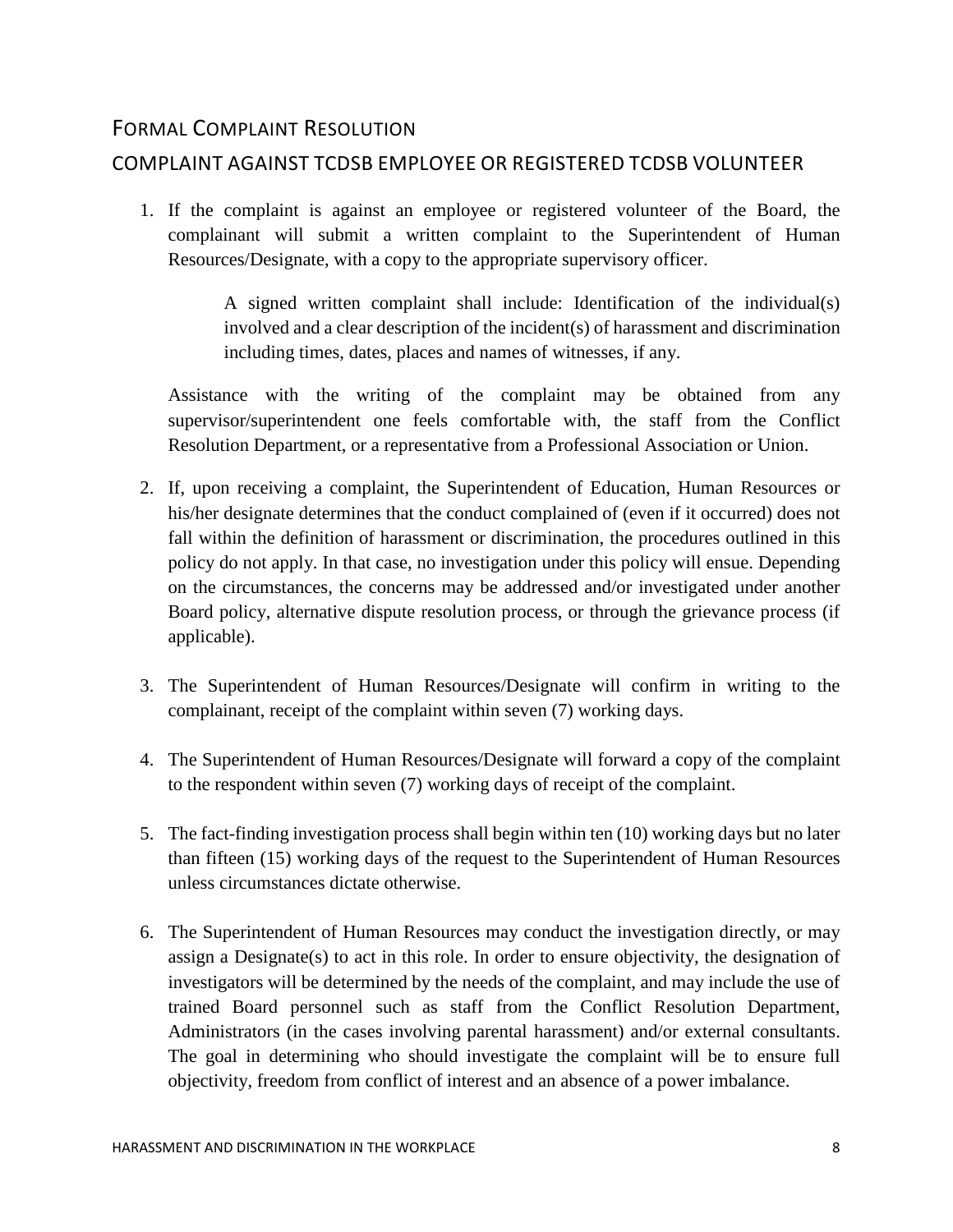- 7. The investigation shall conclude within seventy (70) working days from the commencement of the investigation unless circumstances dictate otherwise.
- 8. The Superintendent of Human Resources/Designate will discuss the complaint separately with the two parties, and may consult with others who are in a position to provide relevant information. Both parties may recommend relevant witnesses. Both parties and all witnesses have the right to union representation during these and any other discussions during this process. Witness participation is voluntary. The Board cannot compel witnesses to participate in this process.
- 9. With respect to members of the Ontario Teachers' Federation, in accordance with Section 18 "Duties of a Member to Fellow Members" of the Regulation made under the *Teaching Profession Act*, (1) A member shall, [...] (b) on making an adverse report on another member, furnish him with a written statement of the report at the earliest possible time and not later than three days after making the report; (c) notwithstanding section  $18(1)(b)$ , a member who makes an adverse report about another member respecting suspected sexual abuse of a student by that other member need not provide him or her with a copy of the report or with any information about the report.
- 10. Following the interviews, documentation will be prepared by the Superintendent of Human Resources/Designate, or the external consultant, if one has been assigned, based on the information provided during the interviews.
- 11. Both parties will be given a copy of a summary report which will provide the results of the investigation and any corrective action that has been or that will be taken as a result of the investigation. Both parties will have the opportunity to respond to the findings within ten (10) working days of receipt of the report.
- 12. Upon receipt of the investigator'(s) report, the Superintendent of Human Resources/Designate will meet separately or together with the relevant parties to resolve the complaint. If the incident is resolved at this stage, no further action will be taken.
- 13. In the event a complainant or respondent to a formal complaint has one or both of the specific concerns set out below, within ten (10) days of receipt of the decision, a request may be made by either the complainant or the respondent to the Director of Education to review the decision.
- 14. The grounds for review are:
	- the investigators did not comply with the procedures set out in this Policy; or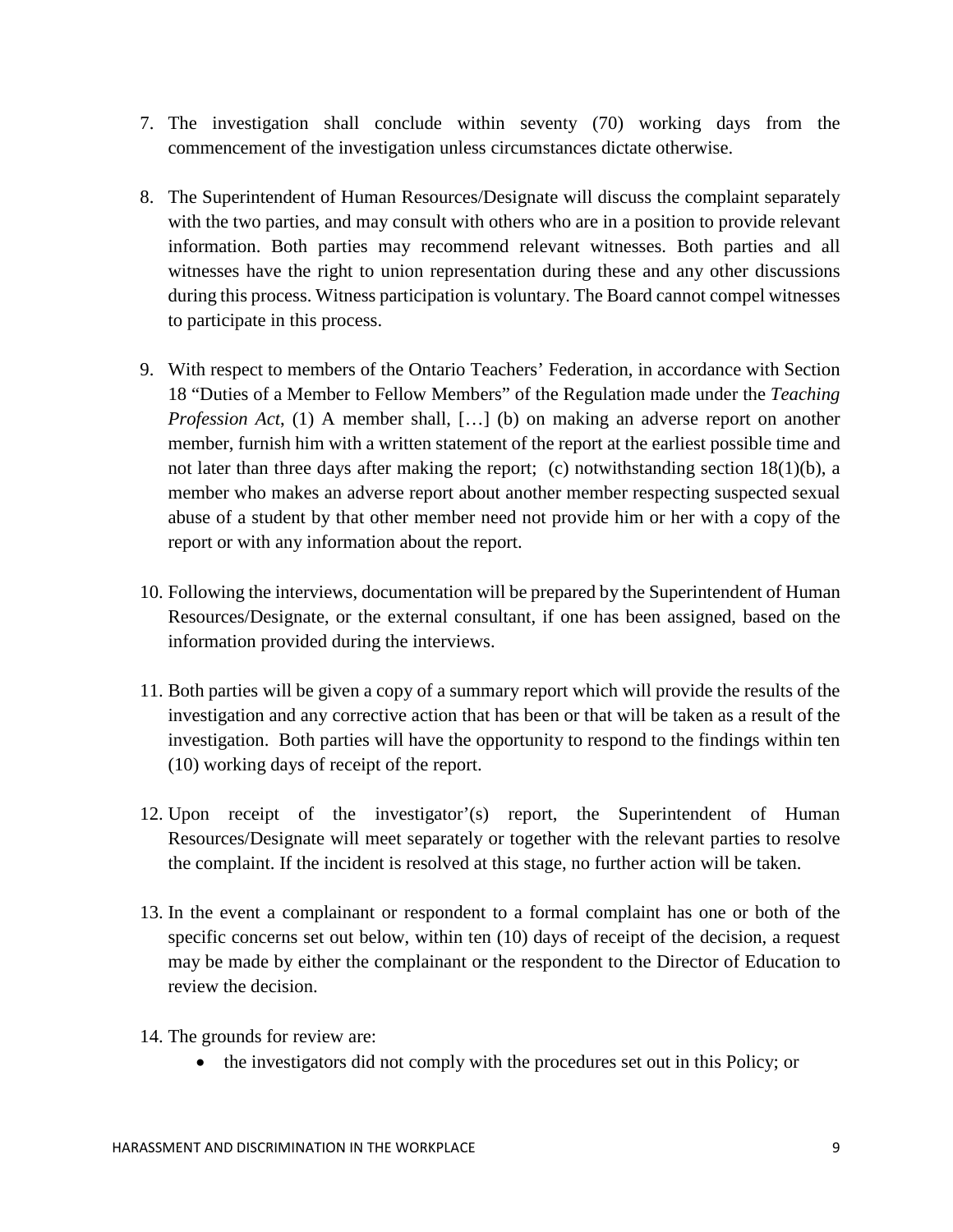- new evidence has become known after the decision but before the expiry of the ten (10) working days limitation period for requesting a review.
- 15. No review of the decision will be undertaken with regard to the claim that the conclusions drawn by the investigator(s) based on findings of fact were incorrect.
- 16. A review will affirm or amend a decision or require that a new investigation be undertaken.
- 17. The complainant, at any stage, may choose to withdraw the complaint. The Board, however, may still be obliged to investigate.
- 18. The provisions of this Policy do not take away an employee's right to take action outside of its provisions. For example, using any of the internal options does not mean one cannot exercise other rights such as filing a complaint directly to the Ministry of Labour or the Ontario Human Rights Tribunal.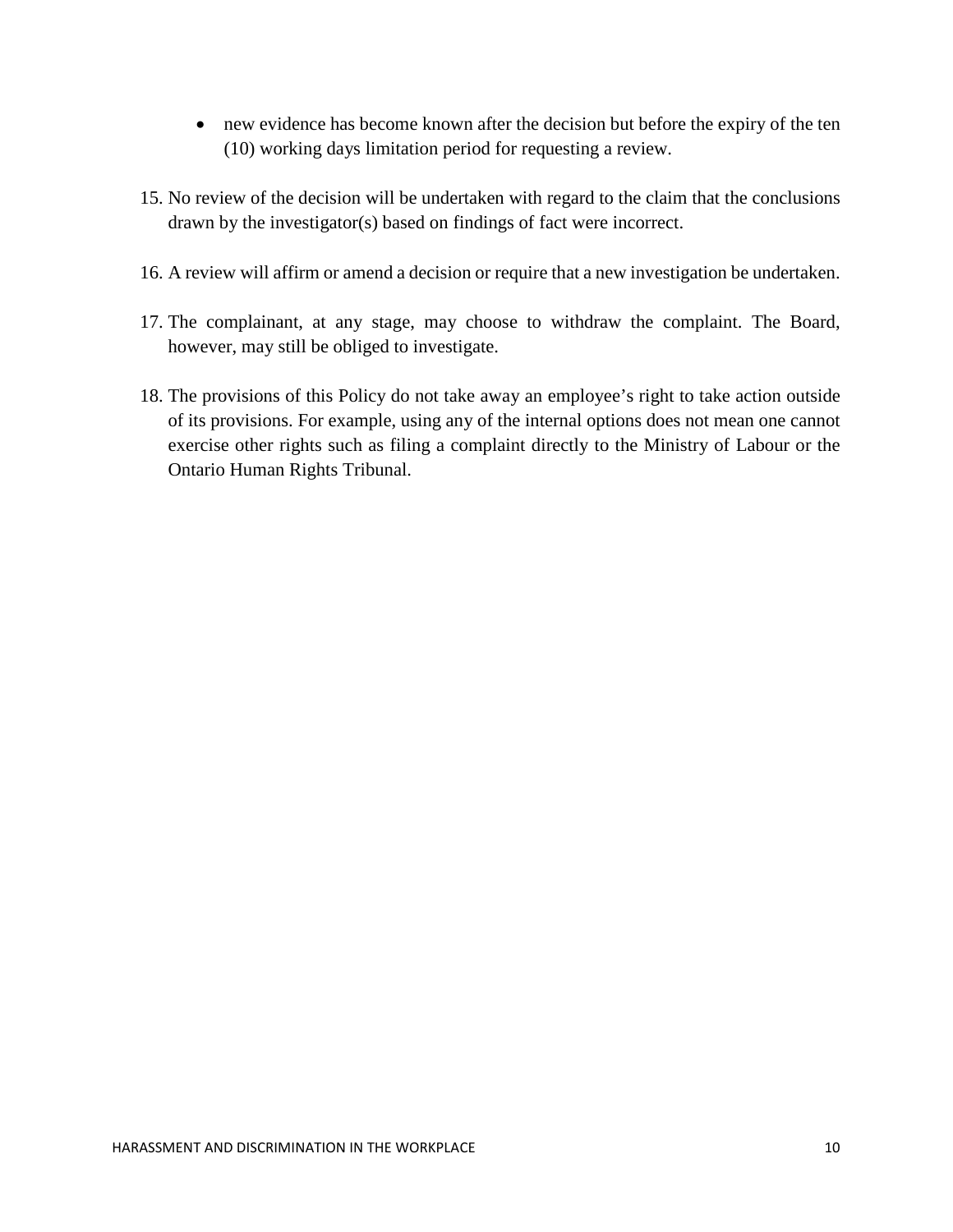## <span id="page-21-0"></span>COMPLAINT AGAINST A TCDSB NON-EMPLOYEE STAKEHOLDER

- 1. If the complaint is against another member of the TCDSB community other than an employee, (e.g. parent or student) the complainant will submit a written complaint to the School Administrator/ Supervisor with a copy to the appropriate Supervisory Officer.
- 2. The School Administrator/Manager may conduct the investigation directly or may assign a Designate to act in this role. The School Administrator/Manager may consult with the Conflict Resolution Department for advice on conducting the investigation or exploring other dispute resolution options.
- 3. The fact-finding investigation process shall begin within ten (10) working days but no later than fifteen (15) working days unless circumstances dictate otherwise. The investigation shall conclude within thirty (30) working days from the commencement of the investigation unless circumstances dictate otherwise. If necessary, the School Administrator/Manager will put safety measures in place until the investigation process is completed.
- 4. The School Administrator/Manager will discuss the complaint separately with the two parties, and may consult with others who are in a position to provide relevant information. Both parties may recommend relevant witnesses. Employees involved in this process including all witnesses have the right to union representation during these and any other discussions during this process. Witness participation is voluntary. The Board cannot compel witnesses to participate in this process.
- 5. Once the investigation is completed, both parties will be given a copy of a summary report which will provide the results of the investigation and any corrective action that has been or that will be taken as a result of the investigation. The School Administrator/ Manager will meet separately or together with the relevant parties to review the outcome of the investigation and attempt to resolve the complaint. If the incident is resolved at this stage, no further action will be taken.

If the complaint is not resolved at this stage, recommendations may be considered to remedy the situation including alternate forms of dispute resolution.

- 6. In the event a complainant has one or both of the specific concerns set out below, within ten (10) working days of receipt of the decision, a request may be made by either the complainant or the respondent to the area Supervisory Officer to review the decision.
- 7. The grounds for review are: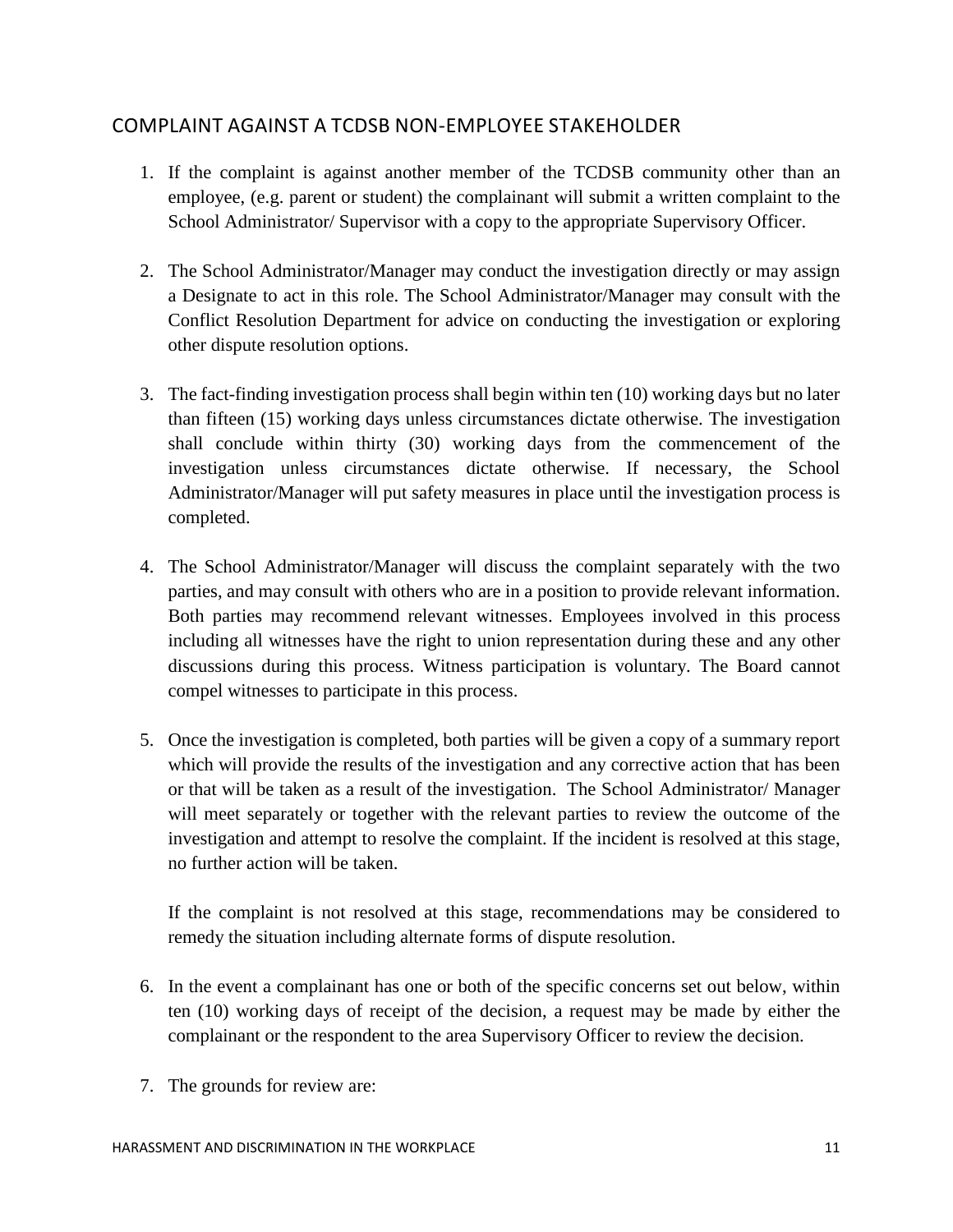- the School Administrator / Supervisor and or Designate did not comply with the procedures set out in this Policy; or
- new evidence has become known after the decision but before the expiry of the ten (10) working days limitation period for requesting a review.
- 8. No review of the decision will be undertaken with regard to the claim that the conclusions drawn by the School Administrator / Supervisor and or Designate(s) based on findings of fact were incorrect.

A review will affirm or amend a decision or require that a new investigation be undertaken.

9. The complainant, at any stage, may choose to withdraw the complaint. The Board, however, may still be obliged to investigate.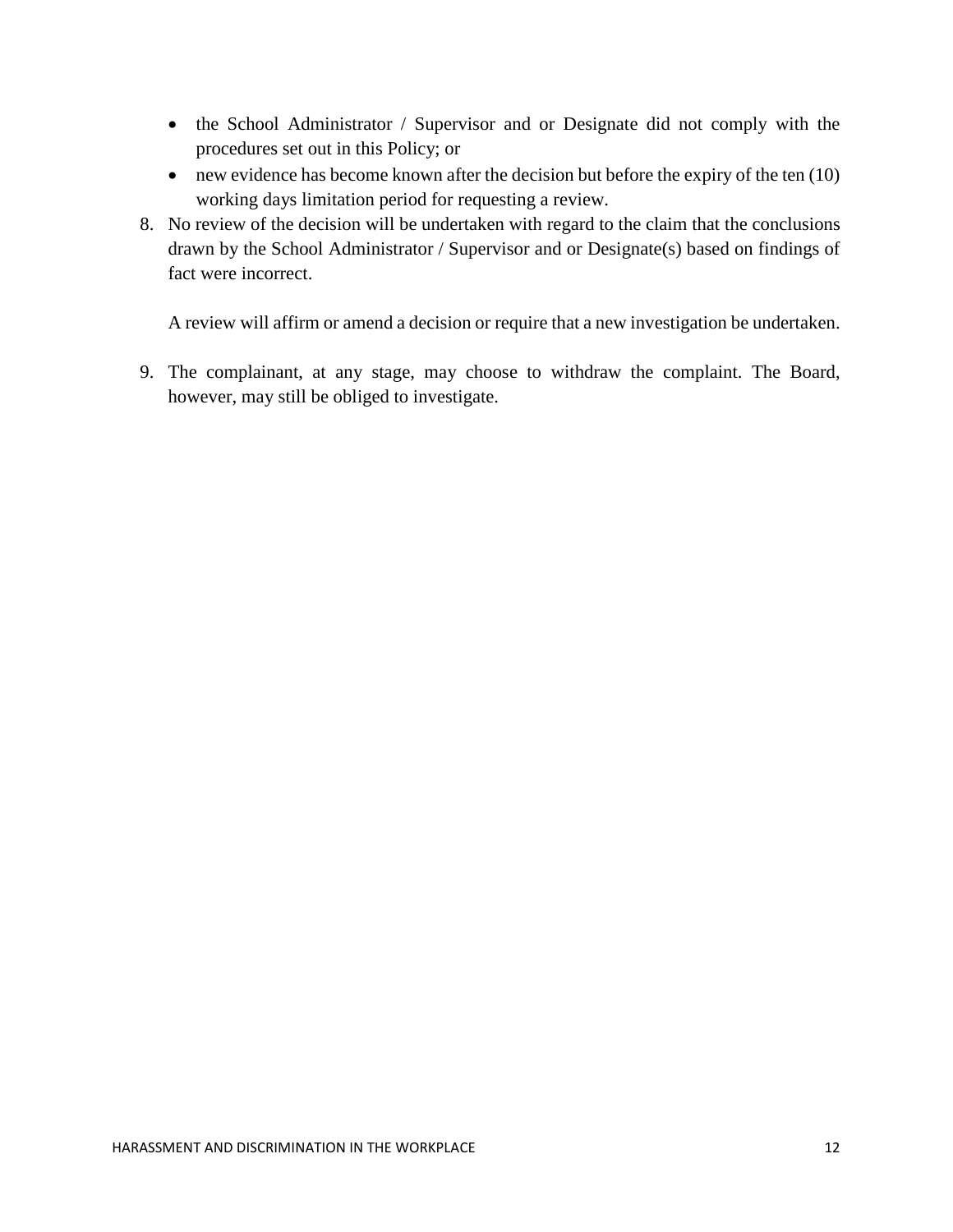## <span id="page-23-0"></span>COMPLAINT AGAINST A TRUSTEE

- 1. If the complaint is against a Trustee, the complainant will submit a written complaint to the Director of Education.
- 2. The Director of Education will review the complaint and provide a copy of the complaint to the Chair of the Board and to the trustee who is the subject of the complaint.
- 3. Both parties may recommend witnesses who have knowledge of the matter to the Chair of the Board and Director of Education. A witness who is a member of a trade union or professional association shall have the right to representation by their union or professional association during this process.
- 4. The Chair of the Board and the Director of Education together will discuss the complaint with both parties, and may consult with others who may have relevant information.
- 5. Both parties will be given a copy of a summary report which will provide the results of the investigation and any corrective action that has been or that will be taken as a result of the investigation.
- 6. In the event that the complainant or the Trustee is not satisfied with the proposed resolution of the complaint, the Chair of the Board and the Director of Education will report the matter to the Board of Trustees in private session.
- 7. The provisions of this policy do not preclude either party from legally available dispute resolution proceedings.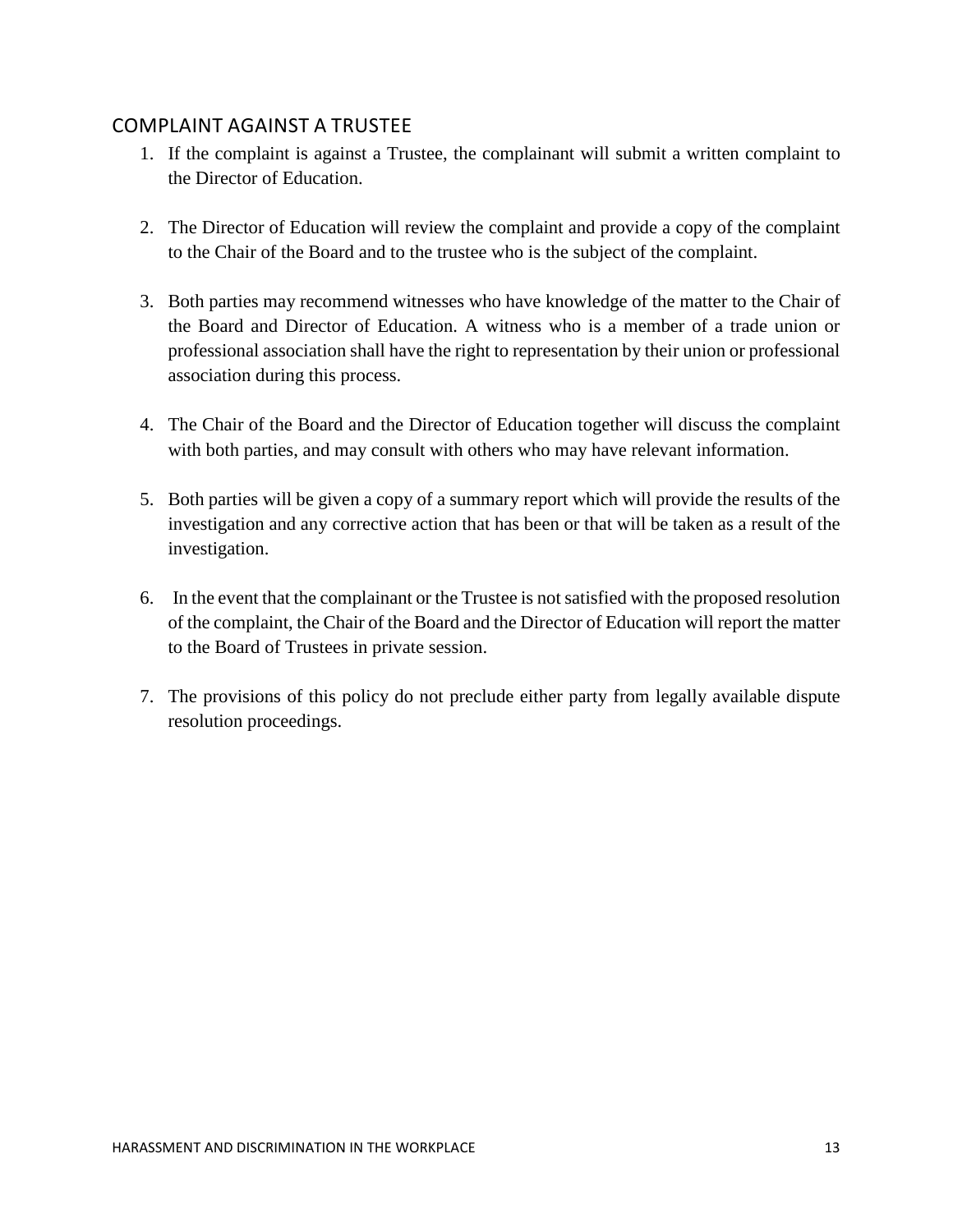## <span id="page-24-0"></span>COMPLAINT AGAINST THE DIRECTOR OF EDUCATION

- 1. If the complaint is against the Director of Education, the complainant will submit a written complaint to the Chair of the Board of Trustees.
- 2. The Chair of the Board of Trustees will review the complaint and may make recommendations to the complainant and/or the Director of Education to resolve the complaint.
- 3. The Chair of the Board of Trustees will investigate the matter within ten (10) working days of receiving the complaint unless, in the judgment of the Chair of the Board of Trustees, circumstances indicate a different timeline is advisable.
- 4. Both parties may recommend witnesses who have knowledge of the matter to the Chair of the Board of Trustees. A witness who is a member of a trade union or professional association shall have the right to representation by their union or professional association during this process.
- 5. The Chair of the Board of Trustees will discuss the complaint with both parties, either separately or together, and may consult with others who may have relevant information.
- 6. Both parties will be given a copy of a summary report which will provide the results of the investigation and any corrective action that has been or that will be taken as a result of the investigation. The Chair will inform Trustees in private session.
- 7. In the event that the complainant or the Director of Education is not satisfied with the proposed resolution of the complaint, the Chair of the Board of Trustees will report the matter to the Board of Trustees in private session.
- 8. The provisions of this policy do not preclude either party from legally available dispute resolution proceedings.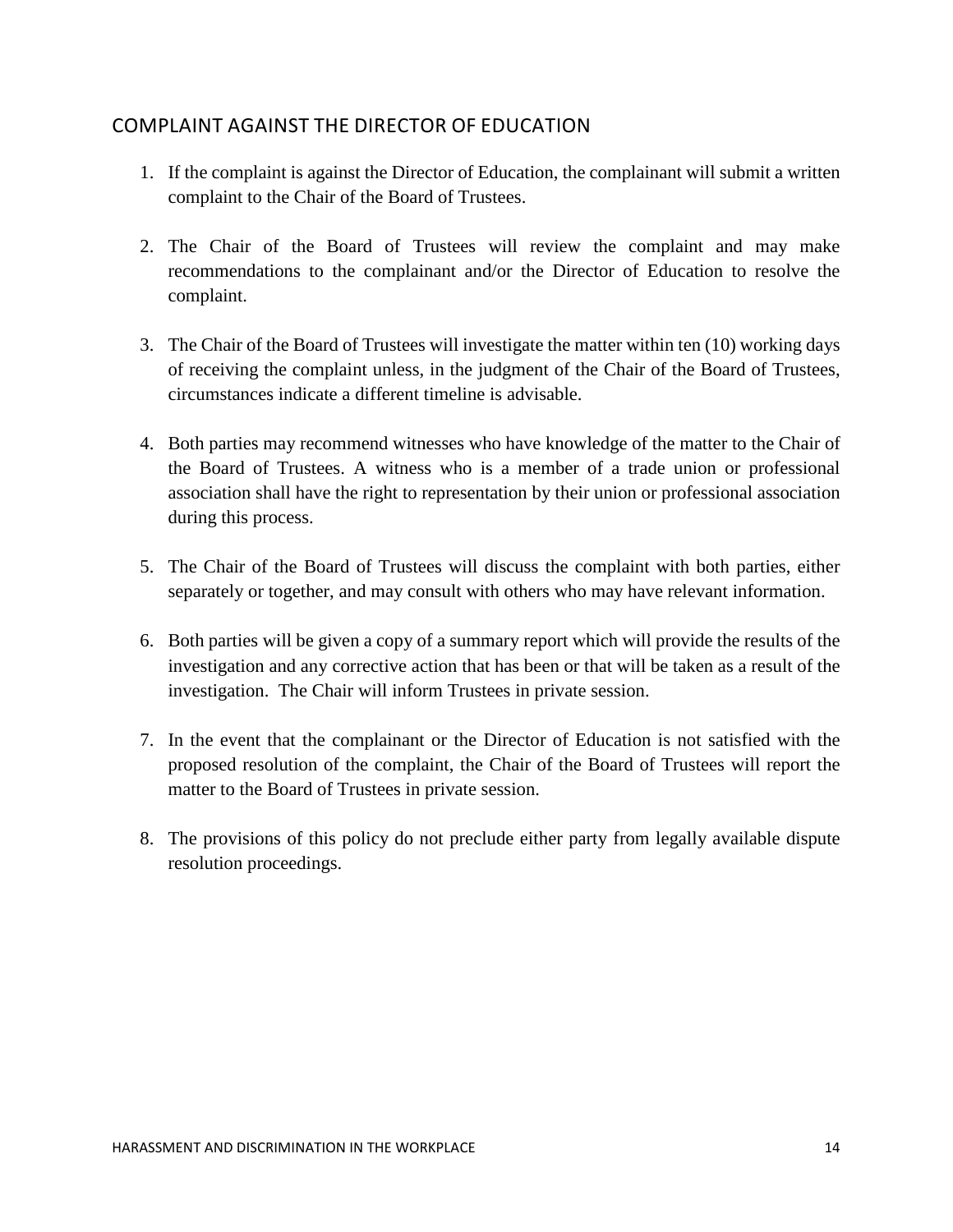## <span id="page-25-0"></span>OTHER CONSIDERATIONS

## <span id="page-25-1"></span>HOW POWER IMBALANCES CAN CONTRIBUTE TO HARASSMENT

The fact that a person does not explicitly object to harassing behaviour does not mean that the behaviour is not harassing or is being assented to. Wherever possible, the Board encourages individuals to be explicit about actions or behaviours that are unwanted and to request that such actions or behaviours cease and desist. However, the Board recognizes that it may not always be possible or advisable to directly confront offenders in cases of serious violations or where there are significant power imbalances in the working relationship.

However, it is important to note that the exercise of supervisory responsibilities, including training, performance appraisal, direction, instruction, counselling and discipline does not constitute harassment as long as these are not being exercised in a discriminatory or intimidating manner. Personality clashes and/or interpersonal conflict do not, in and of themselves, constitute harassment. This policy is not intended to address concerns that individuals may have regarding leadership, communication style, or overall performance of Board employees/teaching staff/administrators. The policy cannot be used as a recourse for dealing with a performance appraisal, and the complaints procedures outlined herein should not be invoked for these purposes. The complaint procedures are intended to address workplace harassment and discrimination only.

While a healthy work and learning environment can include appropriate humour. Care must be taken to ensure that the use of humour is not offensive, degrading, discriminatory, or otherwise a violation of this policy or the Code.

## CO-OPERATION OF PARTIES

It is fully expected that all parties, including the complainant, the person complained against and/or relevant witnesses, will fully cooperate in the Board's investigation of a complaint of harassment. However, if one or more parties fail or refuse to cooperate, the investigation may proceed utilizing the evidence and information available.

## <span id="page-25-2"></span>TIME LIMIT FOR FILING COMPLAINT

Any complaint must be filed within a reasonable time following the occurrence of the event. The Board adopts the six month time frame for reporting a complaint and in its discretion, may decide not to deal with the complaint when the facts upon which the complaint is based occurred more than six months before the complaint was filed.

#### <span id="page-25-3"></span>TIME

The time limits set out in the Board's Policy can be extended if, upon the determination of the Board, there is an appropriate reason for doing so or if both parties agree.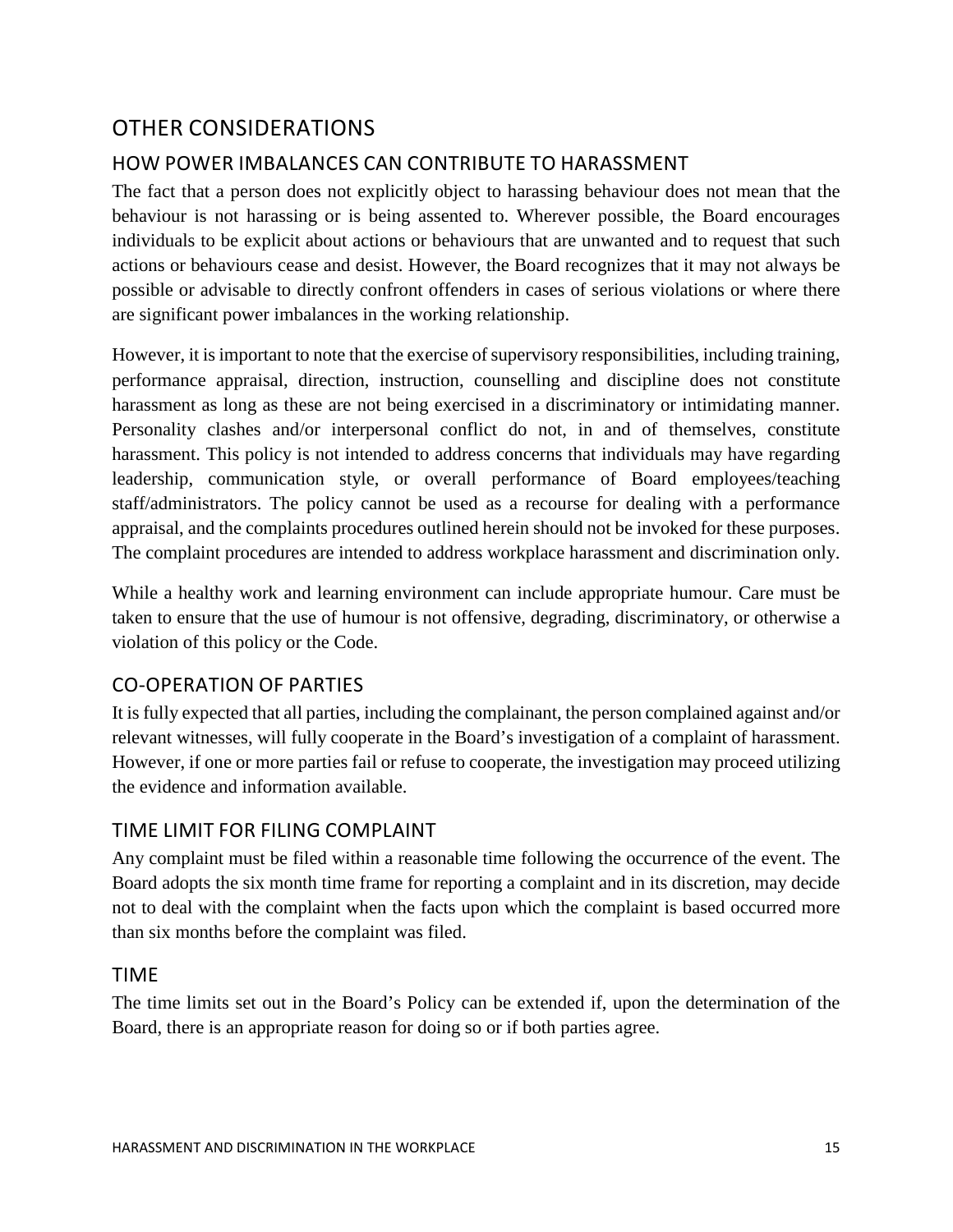## <span id="page-26-0"></span>NEUTRALITY OF THE INVESTIGATION

All those who are part of the investigation team must ensure an impartial and effective resolution of complaints.

The Board may select an external consultant to assist with an investigation, if this would best serve the investigation and the resolution of the complaint.

## <span id="page-26-1"></span>INTERIM MEASURES PENDING INVESTIGATION

Where a formal complaint has been filed, depending on the circumstances of each case, interim measures may be implemented including but not limited to relocating either the complainant and/or respondent to another location while the investigation is being conducted. Such action will be considered on a case-by-case basis to protect the interests of relevant parties.

## <span id="page-26-2"></span>APPEAL PROCESS

If the complainant or respondent is dissatisfied with the resolution, either individual may file a formal complaint with the Human Rights Tribunal of Ontario or the Ministry of Labour.

## <span id="page-26-3"></span>CONFIDENTIALITY

The Board understands that it is difficult to come forward with a complaint of harassment and discrimination and recognizes a complainant's and respondent's interest in keeping the matter confidential including not revealing the identities of relevant witnesses cooperating in formal investigations.

To protect the interests of those involved, confidentiality will be maintained throughout the process to the fullest extent practicable and appropriate under the circumstances. Within the work environment of both parties, it is important that all involved work to ensure that individual privacy and confidentiality are respected. Any breach of confidentiality may be subject to appropriate disciplinary action.

All relevant documents and records regarding harassment and discrimination allegations including identifying information about any individuals involved will not be disclosed or accessible to any Board staff other than the appropriate Superintendent of Education, the investigators, Board Counsel and the Director of Education as necessary for the purposes of investigating or taking corrective action with respect to the incident or complaint. However, records may be subject to release under the provisions of the Municipal Freedom of Information and Protection of Privacy Act. A complaint under the Human Rights Code, or legal proceedings may require disclosure of any information collected.

If warranted, meetings and interviews may take place at a neutral site rather than at the school or Board offices.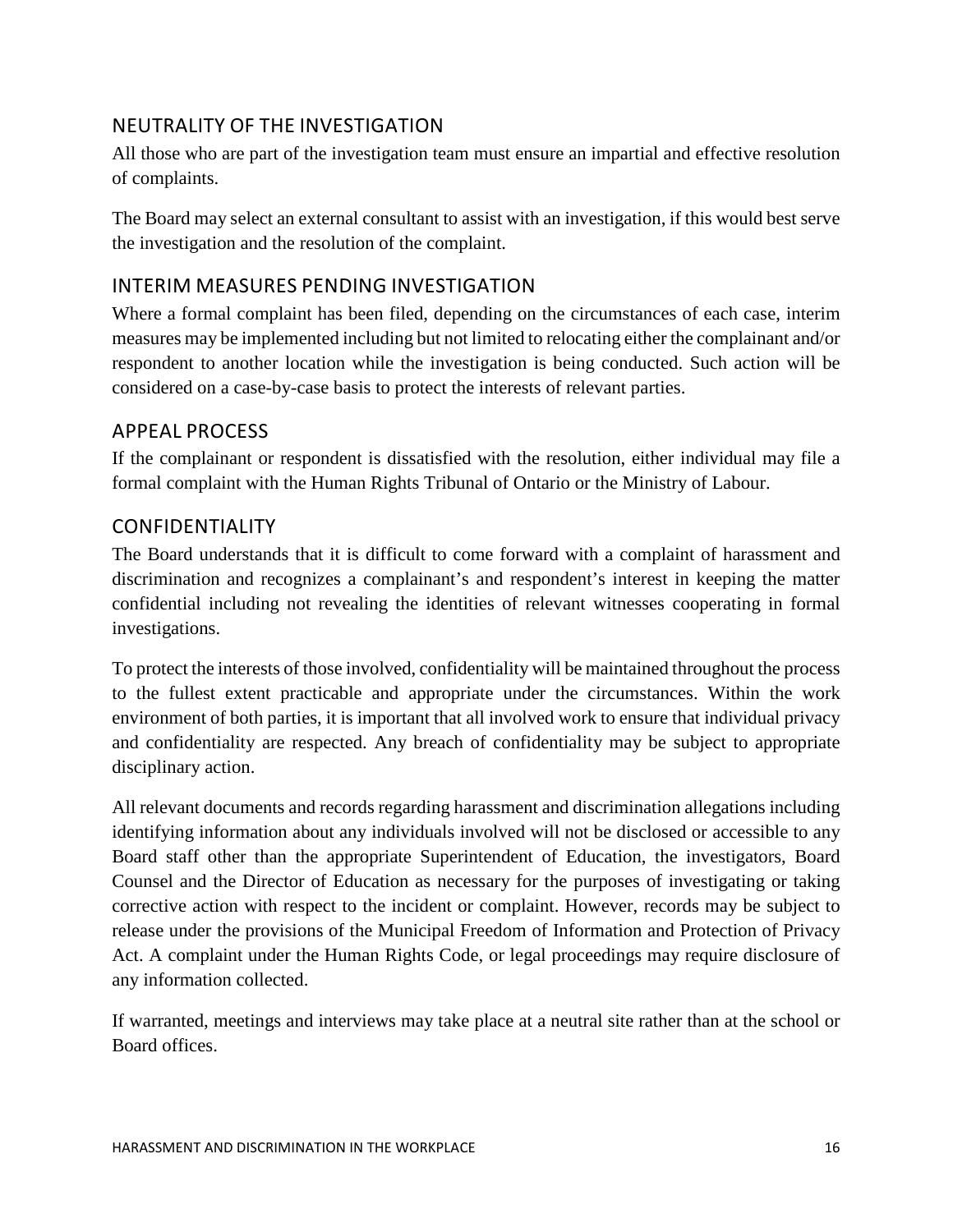## <span id="page-27-0"></span>RECORD KEEPING

The Superintendent of Human Resources will be the custodian of the records and documents, and, as such, will ensure confidentiality of all materials. These files may include the names of complainants and respondents, the nature of the alleged harassment, correspondence between parties, meetings, including dates and names of attendees, information regarding the investigation process and disposition of the complaint. If the complaint is upheld, the Board shall take appropriate disciplinary action, including a letter of reprimand or letter of termination to be retained in the personnel file of the respondent. If the complaint is upheld, a letter to the complainant indicating that corrective action has been taken, will be held in the harassment file of the Superintendent of Human Resources. In order for monitoring to occur in cases where a complaint has been upheld, a summary of the allegations and recommendations may be forwarded to the appropriate supervisor.

If the complaint is not upheld, a letter will be sent to the parties notifying them of such. In general, the letters to the complainant and the respondent will be kept in the file of the Superintendent of Human Resources. The Board, however, reserves the right to include the letters in the respective personnel files of the complainant or respondent. If no further complaint against the respondent is received within seven (7) years, subject to any provisions in appropriate collective agreements, the contents of the investigating file will be destroyed.

#### <span id="page-27-1"></span>CORRECTIVE ACTIONS

Respondent

Where it is concluded that a complaint has been substantiated, the seriousness of the occurrence will determine the Board's disciplinary response.

Responses may include but not be limited to:

i. a written reprimand delivered to the respondent with a copy to the respondent's personnel file

ii. transfer iii. withholding of a promotion iv. demotion v. suspension with or without pay vi. dismissal vii. report to the Ontario College of Teachers, or other professional colleges

In addition to disciplinary responses, other responses may include but not be limited to:

i. counselling for the parties ii. specific training for the respondent iii. an appropriate workshop or course iv. an in-service to be delivered to relevant parties, or all staff as appropriate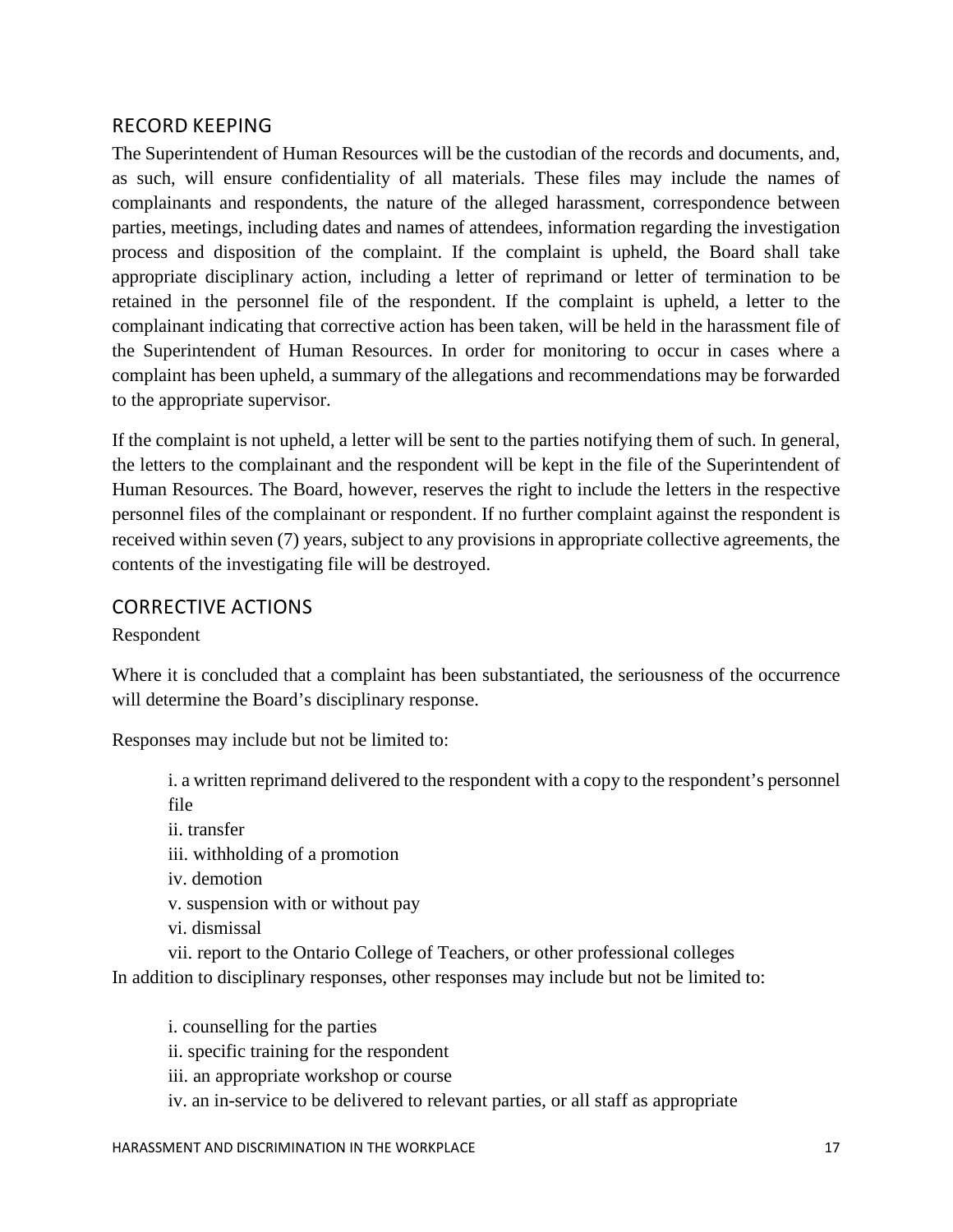In circumstances where a complaint has been substantiated, the onus is on the Board to consider first and foremost the impact on the complainant.

Thus, where a complaint has been substantiated and the complainant does not feel comfortable in the same school or work environment as the respondent, the Board may, among other responses, transfer the respondent to another school or work location.

The complainant will be informed that corrective action has been taken and asked to report any further incidents of harassment or reprisal. In order to prevent a recurrence of harassment, the respondent's professional conduct will be monitored by the appropriate supervisor.

## <span id="page-28-0"></span>PROFESSIONAL RELATIONSHIP

Whether the complaint has or has not been substantiated, the parties may wish to discuss the continuance of their professional relationship. In these circumstances, the Superintendent of Human Resources/Designate may appoint a mediator/facilitator to meet with the relevant parties either together or individually to discuss their future work relationship.

## <span id="page-28-1"></span>FRIVOLOUS OR VEXATIOUS COMPLAINTS

The Board does not condone frivolous or vexatious complaints. If it is determined as a result of an investigation that a complaint was made maliciously with intent to harm or made in bad faith, formal disciplinary action will be taken against the complainant, including, but not limited to: a letter of reprimand, report to the Ontario College of Teachers or other professional colleges, a letter of trespass, suspension or possible termination of employment.

Such disciplinary action will be placed in the employee's personnel file. The complainant has the right to receive written notification of this conclusion including reasons and grounds, to respond to it and be represented at all subsequent proceedings.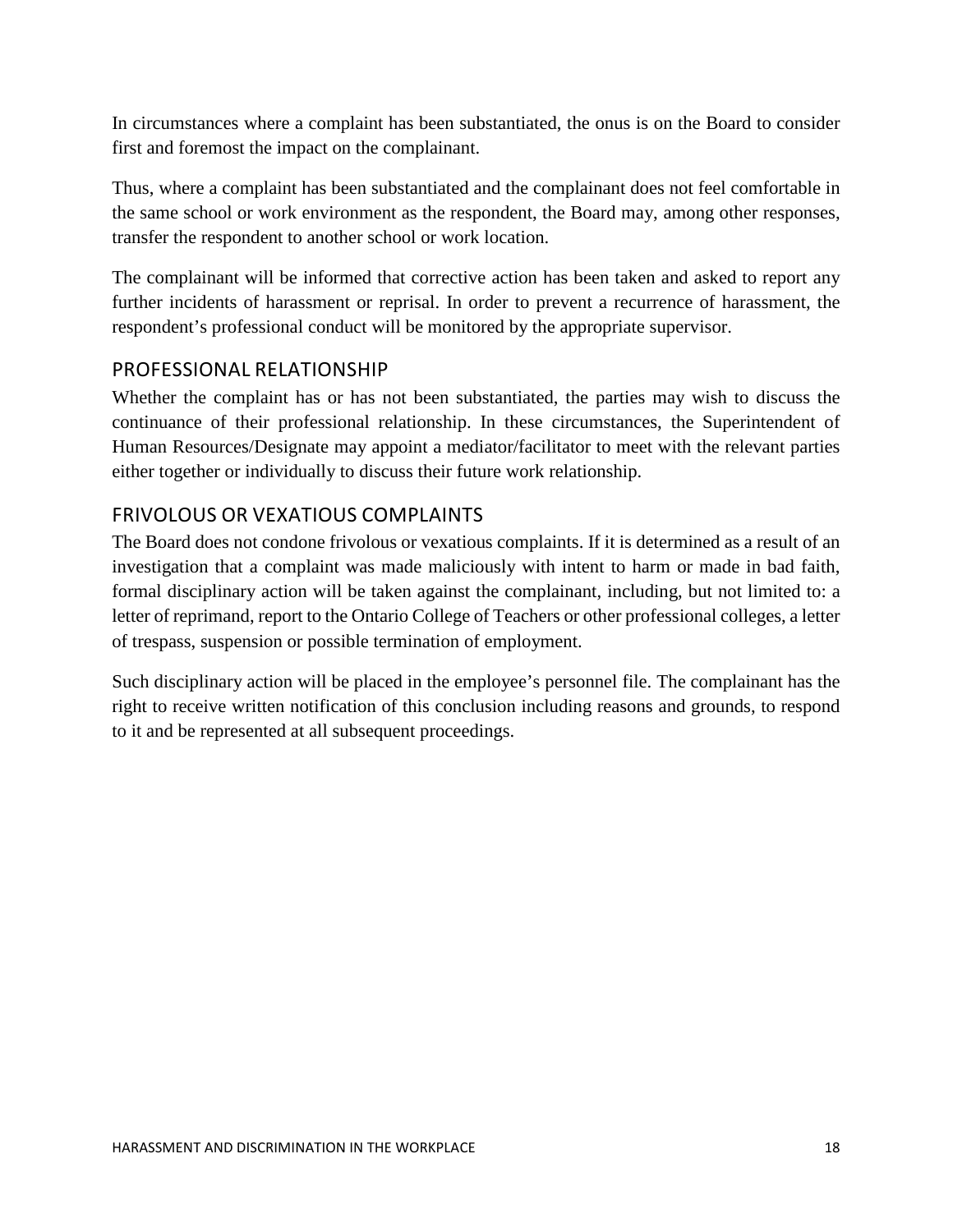# <span id="page-29-0"></span>EDUCATION AND TRAINING

The Conflict Resolution Department has developed mechanisms to ensure that all employees, volunteers, parents, visitors, permit holders and elected officials of the Board are informed of the existence of the Harassment and Discrimination Policy and Guidelines and its provisions by:

- Distributing pertinent information to all employees in pamphlet form
- Providing direct or indirect in-servicing to employees
- Ensuring the Policy and The Respectful Workplace, Addressing Harassment and Discrimination Guidelines, are available at all worksites and on the Board's website.
- Providing an online video tutorial regarding harassment and discrimination in the workplace
- Acknowledging the Board's Harassment and Discrimination Policy on documents where appropriate

All Board employees shall be in-serviced on the Harassment and Discrimination Policy and New staff members shall be informed of the Harassment Policy and Guidelines during the orientation process.

Special training will be provided for those persons involved in the implementation of the Policy to help them develop knowledge and skills in the following areas:

- terms of the Harassment and Discrimination Policy
- human rights and other relevant legislation
- how to recognize harassment
- how to handle complaints with sensitivity and empathy
- how to advise and prepare an employee who wishes to confront an alleged harasser and how to recognize situations where this may be inappropriate
- how to intervene if one recognizes that harassment is occurring
- investigation techniques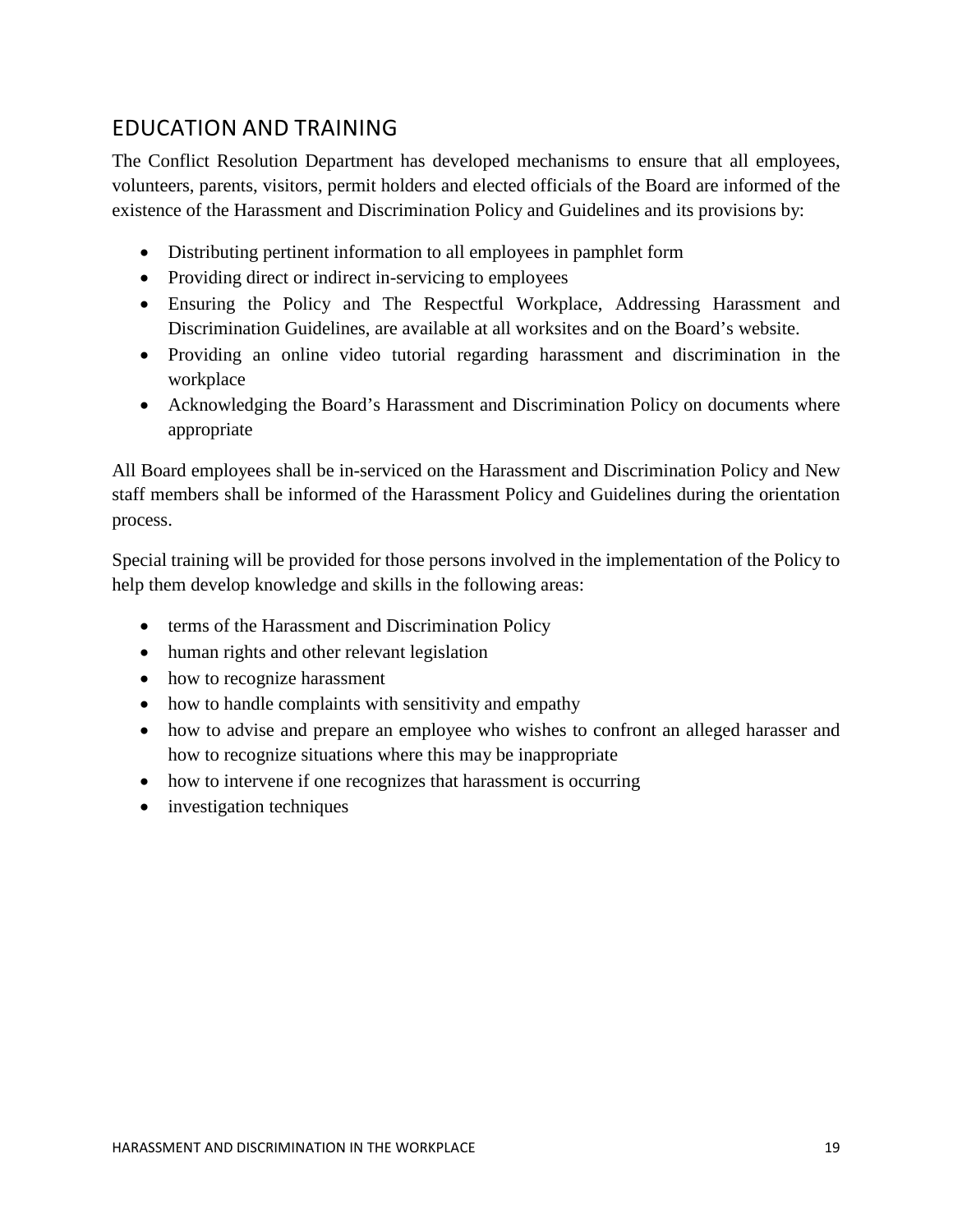#### <span id="page-30-0"></span>BIBLIOGRAPHY

<span id="page-30-1"></span>PAPAL TEACHINGS

The following papal teachings address the question of the dignity of the human person, especially the degree to which that dignity is denied or affirmed in the workplace and were included in the development of the Sexual Harassment Policy and Guidelines:

| Leo XIII,     | Rerum novarum (On the Condition of Labour), papal encyclical, Rome, 1881.                                             |
|---------------|-----------------------------------------------------------------------------------------------------------------------|
| Pius XI,      | Quadragesimo anno (Reconstruction of the Social Order), papal encyclical, Rome,<br>1931.                              |
| John XXIII,   | Pacem in terris (Peace on Earth), papal encyclical, Rome, 11 April, 1963.                                             |
| Vatican II,   | Gaudium et spes (The Pastoral Constitution of the Church in the Modern World),<br>Rome, 1965.                         |
|               | Lumen gentium (Dogmatic Constitution on the Church), Rome, 1964.                                                      |
| Paul VI,      | Populorum progressio (The Development of Peoples), papal encyclical, Rome,<br>1967.                                   |
|               | Octogesima adveniens (A Call To Action), apostolic letter, Rome, 1971.                                                |
| John Paul II, | Laborem exercens (On Human Work), Rome, 14 September, 1981.                                                           |
|               | Sollicitudo rei socialis (Concern For The Social Order), papal encyclical, Rome,<br>December 30th, 1987.              |
|               | Mulieris dignitatem (On the Dignity & Vocation of Women), apostolic letter,<br>Rome, 15 August, 1988.                 |
|               | Centesimus Annus (The Hundredth Year: New Things, One Hundred Years Later),<br>papal encyclical, Rome, May 1st, 1991. |

Letter of Pope John Paul II To Women, apostolic letter, Rome, June 29, 1995.